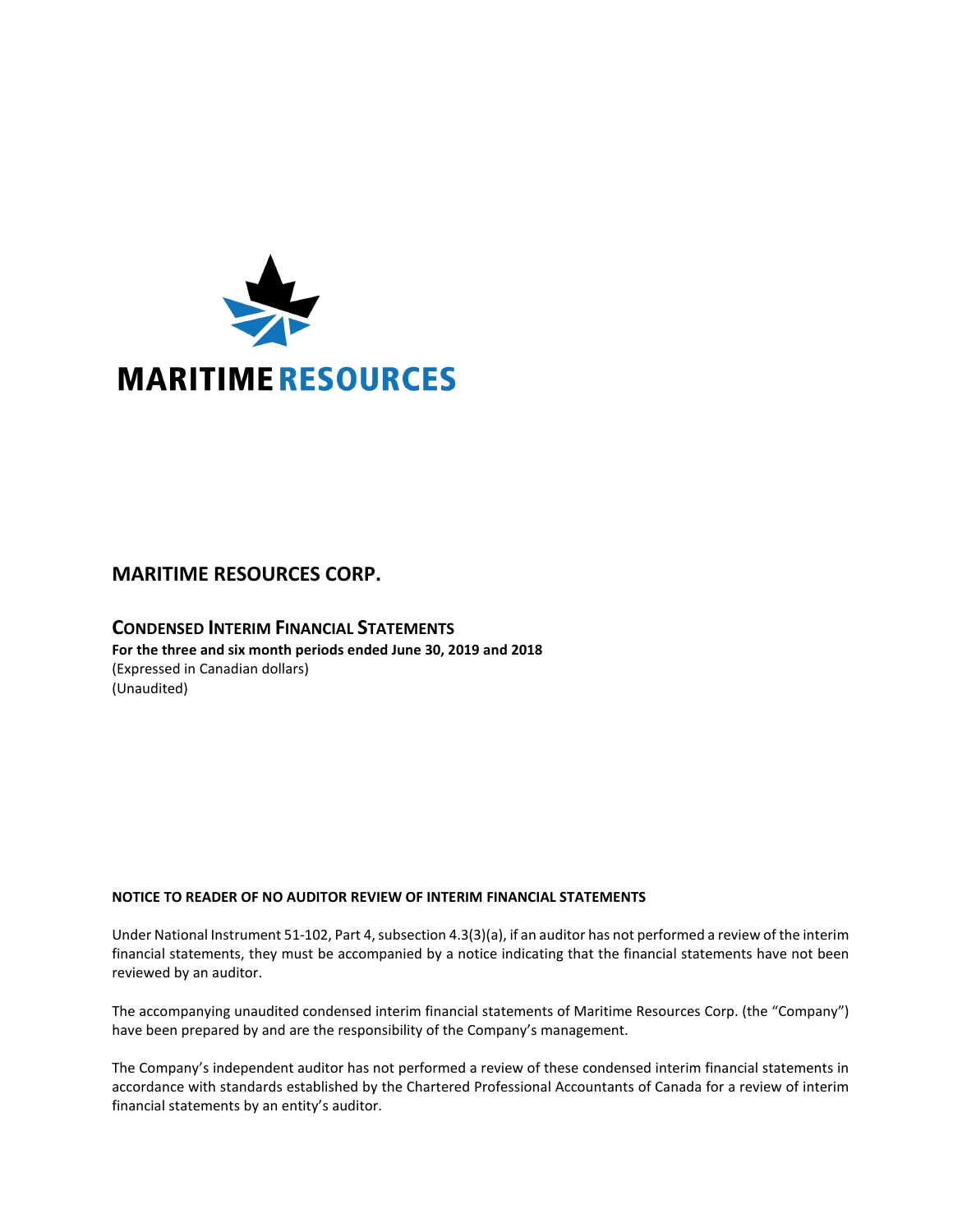

# **STATEMENTS OF FINANCIAL POSITION**

| As at                                                     |             | June 30<br>2019 | December 31<br>2018 |
|-----------------------------------------------------------|-------------|-----------------|---------------------|
| (Unaudited - Prepared by management, in Canadian dollars) | <b>Note</b> | \$              | \$                  |
| <b>ASSETS</b>                                             |             |                 |                     |
| Current                                                   |             |                 |                     |
| Cash and cash equivalents                                 | 4           | 5,444,387       | 2,359,066           |
| Receivables                                               | 5           | 169,345         | 40,953              |
| Prepaid expenses and deposits                             | 6           | 158,148         | 46,159              |
|                                                           |             | 5,771,880       | 2,446,178           |
| <b>Exploration and evaluation assets</b>                  | 7           | 8,870,562       | 7,740,844           |
| <b>Right of use asset</b>                                 | 8           | 64,032          |                     |
| <b>Total Assets</b>                                       |             | 14,706,474      | 10,187,022          |
| LIABILITIES AND SHAREHOLDERS' EQUITY                      |             |                 |                     |
| <b>Current liabilities</b>                                |             |                 |                     |
| Accounts payable and accrued liabilities                  | 9,12        | 376,875         | 121,441             |
| Flow-through premium liability                            | 11          | 387,026         | 128,738             |
| Lease liability                                           | 8           | 65,304          |                     |
| <b>Total Liabilities</b>                                  |             | 829,205         | 250,179             |
| <b>Shareholders' equity</b>                               |             |                 |                     |
| Share capital                                             | 11          | 20,275,049      | 15,063,535          |
| Reserves                                                  | 11          | 2,535,337       | 2,278,901           |
| Royalty reserve                                           | 11          | 210,700         | 210,700             |
| Deficit                                                   |             | (9, 143, 817)   | (7,616,293)         |
| <b>Total Shareholders' Equity</b>                         |             | 13,877,269      | 9,936,843           |
| <b>Total Liabilities and Shareholders' Equity</b>         |             | 14,706,474      | 10,187,022          |

Nature of operations and going concern (Note 1).

*Approved and authorized on behalf of the Board of Directors:*

Chairman Director

*"John P. Hayes" "Mark N.J. Ashcroft"*

*The accompanying notes are an integral part of these condensed interim financial statements.*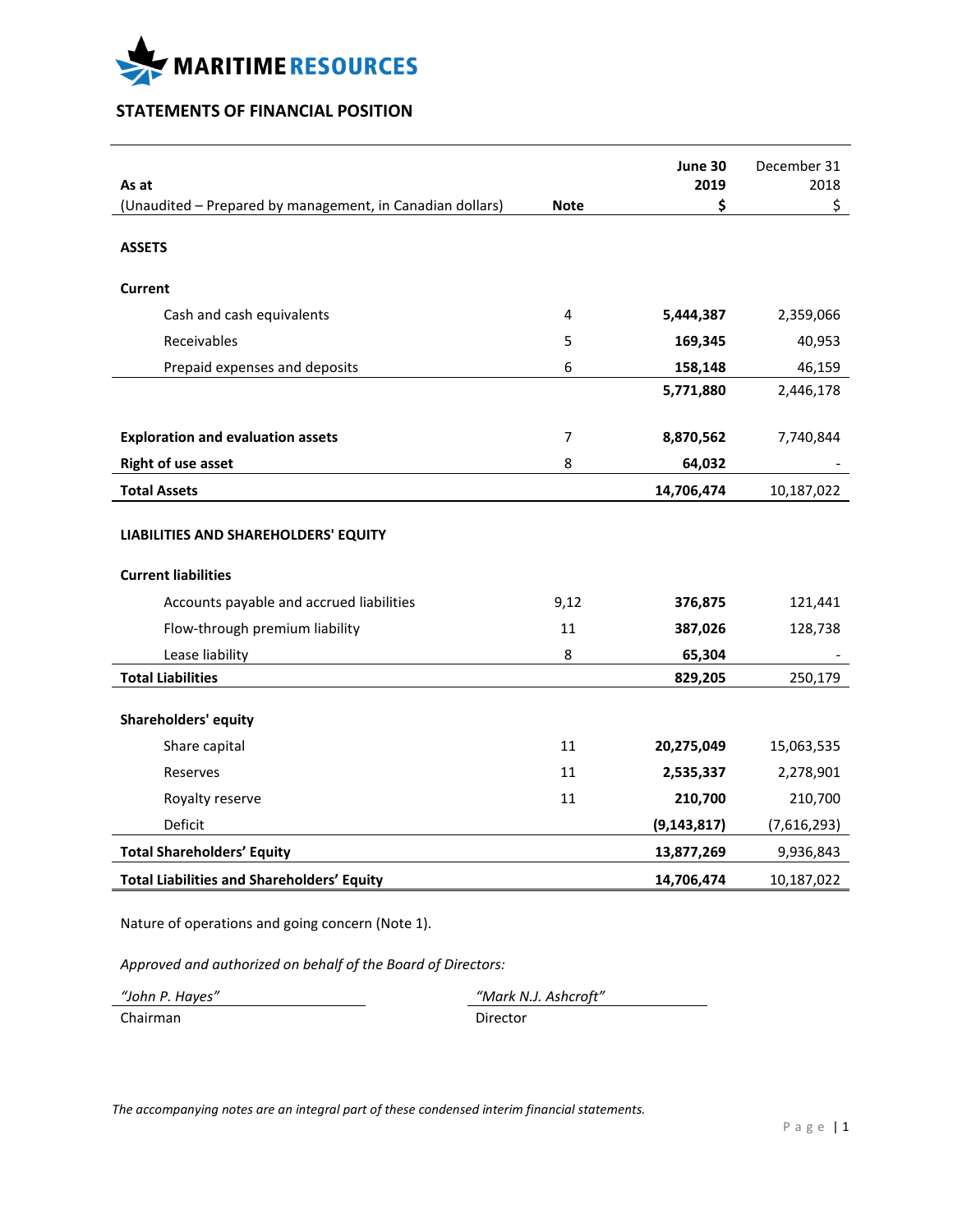

# **STATEMENTS OF LOSS AND COMPREHENSIVE LOSS**

|                                            |                                                                                                      |                                                                                                                             |                                                                                                                | Six Month                                                                                                                     |
|--------------------------------------------|------------------------------------------------------------------------------------------------------|-----------------------------------------------------------------------------------------------------------------------------|----------------------------------------------------------------------------------------------------------------|-------------------------------------------------------------------------------------------------------------------------------|
|                                            |                                                                                                      |                                                                                                                             |                                                                                                                | Period Ended                                                                                                                  |
|                                            |                                                                                                      |                                                                                                                             |                                                                                                                | June 30                                                                                                                       |
|                                            |                                                                                                      |                                                                                                                             |                                                                                                                | 2018                                                                                                                          |
|                                            |                                                                                                      |                                                                                                                             |                                                                                                                | \$                                                                                                                            |
|                                            |                                                                                                      |                                                                                                                             |                                                                                                                |                                                                                                                               |
| 12                                         | 137,320                                                                                              |                                                                                                                             | 231,634                                                                                                        |                                                                                                                               |
| 12                                         |                                                                                                      |                                                                                                                             | 884,497                                                                                                        |                                                                                                                               |
| 12                                         | 76,744                                                                                               | 82,348                                                                                                                      | 152,383                                                                                                        | 170,847                                                                                                                       |
| 12                                         |                                                                                                      | 109,930                                                                                                                     | 28,000                                                                                                         | 196,930                                                                                                                       |
|                                            | 19,976                                                                                               |                                                                                                                             | 47,424                                                                                                         | 38,294                                                                                                                        |
|                                            |                                                                                                      | 515,335                                                                                                                     |                                                                                                                | 515,335                                                                                                                       |
| 12                                         | 20,093                                                                                               | 4,500                                                                                                                       | 37,593                                                                                                         | 9,000                                                                                                                         |
|                                            | 32,792                                                                                               | 258,296                                                                                                                     | 45,270                                                                                                         | 423,444                                                                                                                       |
|                                            | 320,488                                                                                              |                                                                                                                             | 320,488                                                                                                        |                                                                                                                               |
| 8                                          | 21,344                                                                                               |                                                                                                                             | 42,688                                                                                                         |                                                                                                                               |
| 8                                          | 1,586                                                                                                |                                                                                                                             | 3,584                                                                                                          |                                                                                                                               |
|                                            |                                                                                                      |                                                                                                                             |                                                                                                                |                                                                                                                               |
|                                            |                                                                                                      |                                                                                                                             |                                                                                                                | 66,675                                                                                                                        |
|                                            |                                                                                                      |                                                                                                                             |                                                                                                                | (1,420,525)                                                                                                                   |
|                                            |                                                                                                      |                                                                                                                             |                                                                                                                |                                                                                                                               |
|                                            |                                                                                                      |                                                                                                                             |                                                                                                                |                                                                                                                               |
|                                            |                                                                                                      |                                                                                                                             |                                                                                                                |                                                                                                                               |
| 11                                         |                                                                                                      |                                                                                                                             |                                                                                                                | 78,987                                                                                                                        |
|                                            | 114,088                                                                                              | 52,944                                                                                                                      | 172,944                                                                                                        | 78,987                                                                                                                        |
| Loss and comprehensive loss for the period | (516, 255)                                                                                           | (941,070)                                                                                                                   | (1,620,567)                                                                                                    | (1,341,538)                                                                                                                   |
|                                            |                                                                                                      |                                                                                                                             |                                                                                                                | (0.02)                                                                                                                        |
|                                            |                                                                                                      |                                                                                                                             |                                                                                                                |                                                                                                                               |
|                                            |                                                                                                      |                                                                                                                             |                                                                                                                | 81,897,840                                                                                                                    |
|                                            | (Unaudited - Prepared by management,<br><b>Note</b><br>10<br>Basic and diluted loss per common share | <b>Three Month</b><br><b>Period Ended</b><br>June 30<br>2019<br>\$<br>(630, 343)<br>22,868<br>91,220<br>0.00<br>181,460,433 | Three Month<br>Period Ended<br>June 30<br>2018<br>\$<br>23,605<br>(994, 014)<br>52,944<br>(0.01)<br>85,406,449 | <b>Six Month</b><br><b>Period Ended</b><br>June 30<br>2019<br>\$<br>(1,793,561)<br>28,449<br>144,545<br>(0.01)<br>156,853,823 |

*The accompanying notes are an integral part of these condensed interim financial statements.*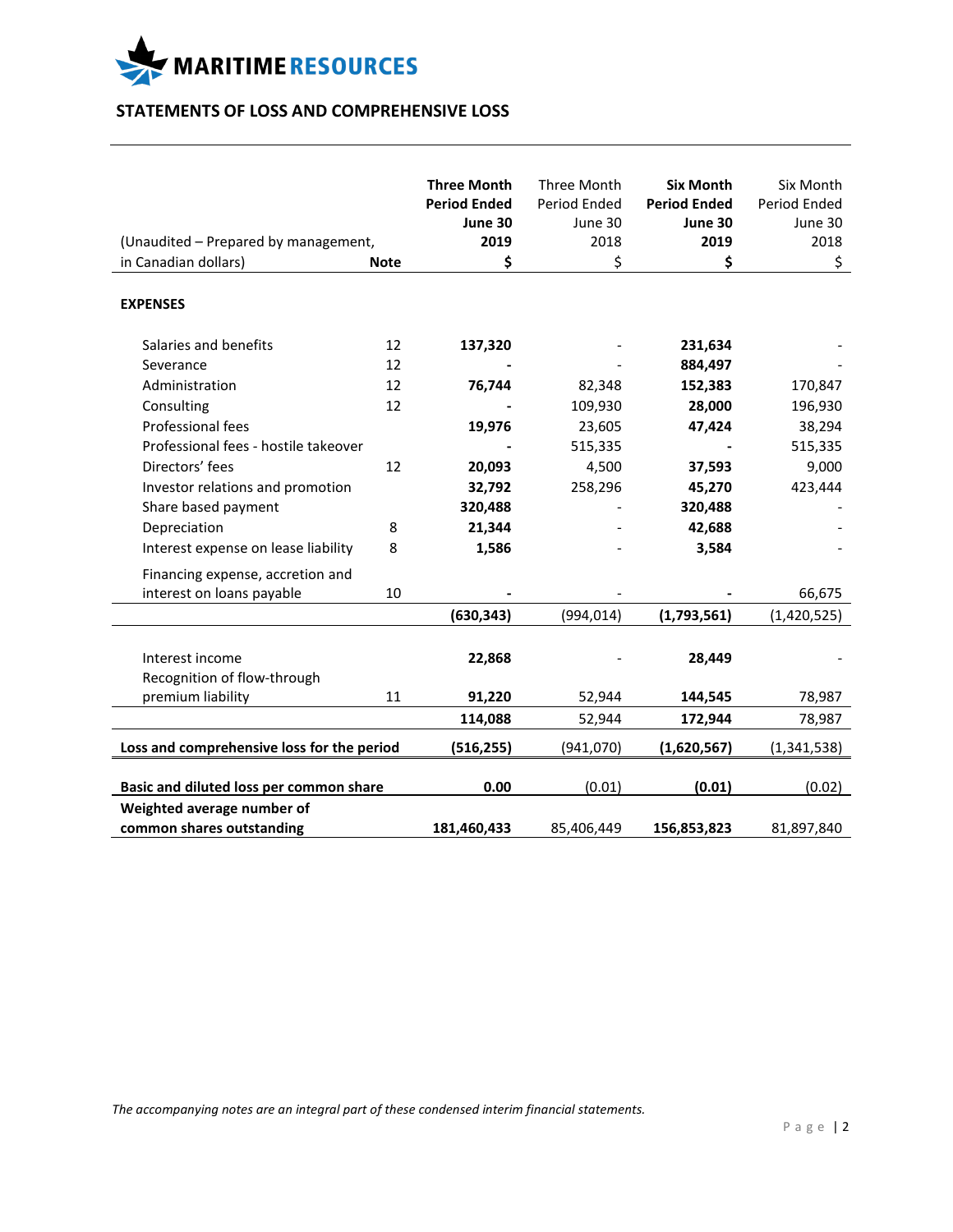

# **STATEMENTS OF CHANGES IN SHAREHOLDERS' EQUITY**

|                                                           | <b>Shares</b> | Share<br>capital | <b>Share</b><br>subscriptions<br>receivable | Share<br>subscriptions<br>received in<br>advance | <b>Treasury</b><br>shares | <b>Reserves</b> | Royalty<br>reserve       | <b>Deficit</b> | Total         |
|-----------------------------------------------------------|---------------|------------------|---------------------------------------------|--------------------------------------------------|---------------------------|-----------------|--------------------------|----------------|---------------|
| (Unaudited - Prepared by management, in Canadian dollars) | #             | \$               | \$                                          | \$                                               | \$                        | \$              | \$                       | \$             | \$            |
| Balance, December 31, 2017                                | 73,103,629    | 10,202,819       | (100,000)                                   | 96,920                                           | (245,000)                 | 1,222,944       | 210,700                  | (5, 107, 389)  | 6,280,994     |
| Issued for private placements (Note 11)                   | 11,164,340    | 1,134,754        |                                             | 93,080                                           |                           |                 |                          |                | 1,227,834     |
| Share issuance costs (Note 11)                            |               | (67, 340)        |                                             |                                                  |                           |                 |                          |                | (67, 340)     |
| Finders' shares (Note 11)                                 | 488,480       | 43,962           |                                             |                                                  |                           |                 |                          |                | 43,962        |
| Finders' warrants (Note 11)                               |               | (32, 312)        |                                             |                                                  |                           | 32,312          |                          |                |               |
| Flow-through premium liability (Note 11)                  |               | (18, 320)        |                                             |                                                  |                           |                 |                          |                | (18, 320)     |
| Issued for mineral properties (Note 7,11)                 | 150,000       | 16,500           |                                             |                                                  |                           |                 |                          |                | 16,500        |
| Sale of treasury shares                                   | 1,500,000     |                  |                                             |                                                  | 245,000                   |                 |                          | (125,000)      | 120,000       |
| Return to treasury                                        | (1,000,000)   | (100,000)        | 100,000                                     |                                                  |                           |                 |                          |                |               |
| Warrant expiry (Note 11)                                  |               | 105,387          |                                             |                                                  |                           | (105, 387)      |                          |                |               |
| Reserves transferred on expired options (Note 11)         |               |                  |                                             |                                                  |                           | (72, 306)       |                          | 72,306         |               |
| Loss for the period                                       |               |                  |                                             |                                                  |                           |                 | $\sim$                   | (1,341,538)    | (1,341,538)   |
| <b>Balance, June 30, 2018</b>                             | 85,406,449    | 11,285,451       | $\sim$                                      | 190,000                                          | $\sim$                    | 1,077,563       | 210,700                  | (6,501,621)    | 6,262,092     |
| Issued for private placements (Note 11)                   | 43,629,567    | 4,082,065        |                                             | (190,000)                                        |                           | 800,895         |                          | $\blacksquare$ | 4,692,960     |
| Share issuance costs (Note 11)                            |               | (252, 530)       |                                             |                                                  |                           |                 |                          |                | (252, 530)    |
| Finders' shares (Note 11)                                 | 2,152,791     | 193,752          |                                             |                                                  |                           |                 |                          |                | 193,752       |
| Finders' warrants (Note 11)                               |               | (100, 029)       |                                             |                                                  |                           | 100,029         |                          |                |               |
| Flow-through premium liability (Note 11)                  |               | (211, 373)       |                                             |                                                  |                           |                 |                          |                | (211, 373)    |
| Issued for mineral properties (Note 7,11)                 | 765,000       | 66,200           |                                             |                                                  |                           |                 |                          |                | 66,200        |
| Share-based payments (Note 11)                            |               |                  |                                             |                                                  |                           | 309,664         |                          |                | 309,664       |
| Reserves transferred on expired options (Note 11)         |               |                  |                                             |                                                  |                           | (9,250)         |                          | 9,250          |               |
| Loss for the period                                       |               |                  |                                             |                                                  |                           |                 | $\overline{\phantom{a}}$ | (1, 123, 922)  | (1, 123, 922) |
| Balance, December 31, 2018                                | 131,953,807   | 15,063,535       |                                             |                                                  |                           | 2,278,901       | 210,700                  | (7,616,293)    | 9,936,843     |
| Issued for private placements (Note 11)                   | 56,896,662    | 6,092,499        |                                             |                                                  |                           |                 |                          |                | 6,092,499     |
| Share issuance costs (Note 11)                            |               | (468, 161)       |                                             |                                                  |                           |                 |                          |                | (468, 161)    |
| Finders' warrants (Note 11)                               |               | (126, 562)       |                                             |                                                  |                           | 126,562         |                          |                |               |
| Flow-through premium liability (Note 11)                  | ٠             | (402, 833)       |                                             |                                                  |                           |                 |                          |                | (402, 833)    |
| Issued for mineral properties (Note 7,11)                 | 200,000       | 19,000           |                                             |                                                  |                           |                 |                          |                | 19,000        |
| Warrant expiry (Note 11)                                  |               | 97,571           |                                             |                                                  |                           | (97, 571)       |                          |                |               |
| Share-based payments (Note 11)                            |               |                  |                                             |                                                  |                           | 320,488         |                          |                | 320,488       |
| Reserves transferred on expired options (Note 11)         |               |                  |                                             |                                                  |                           | (93, 043)       |                          | 93,043         |               |
| Loss for the period                                       |               |                  |                                             |                                                  |                           |                 |                          | (1,620,567)    | (1,620,567)   |
| <b>Balance, June 30, 2019</b>                             | 189,050,469   | 20,275,049       | $\blacksquare$                              |                                                  | $\blacksquare$            | 2,535,337       | 210,700                  | (9, 143, 817)  | 13,877,269    |

*The accompanying notes are an integral part of these condensed interim financial statements.*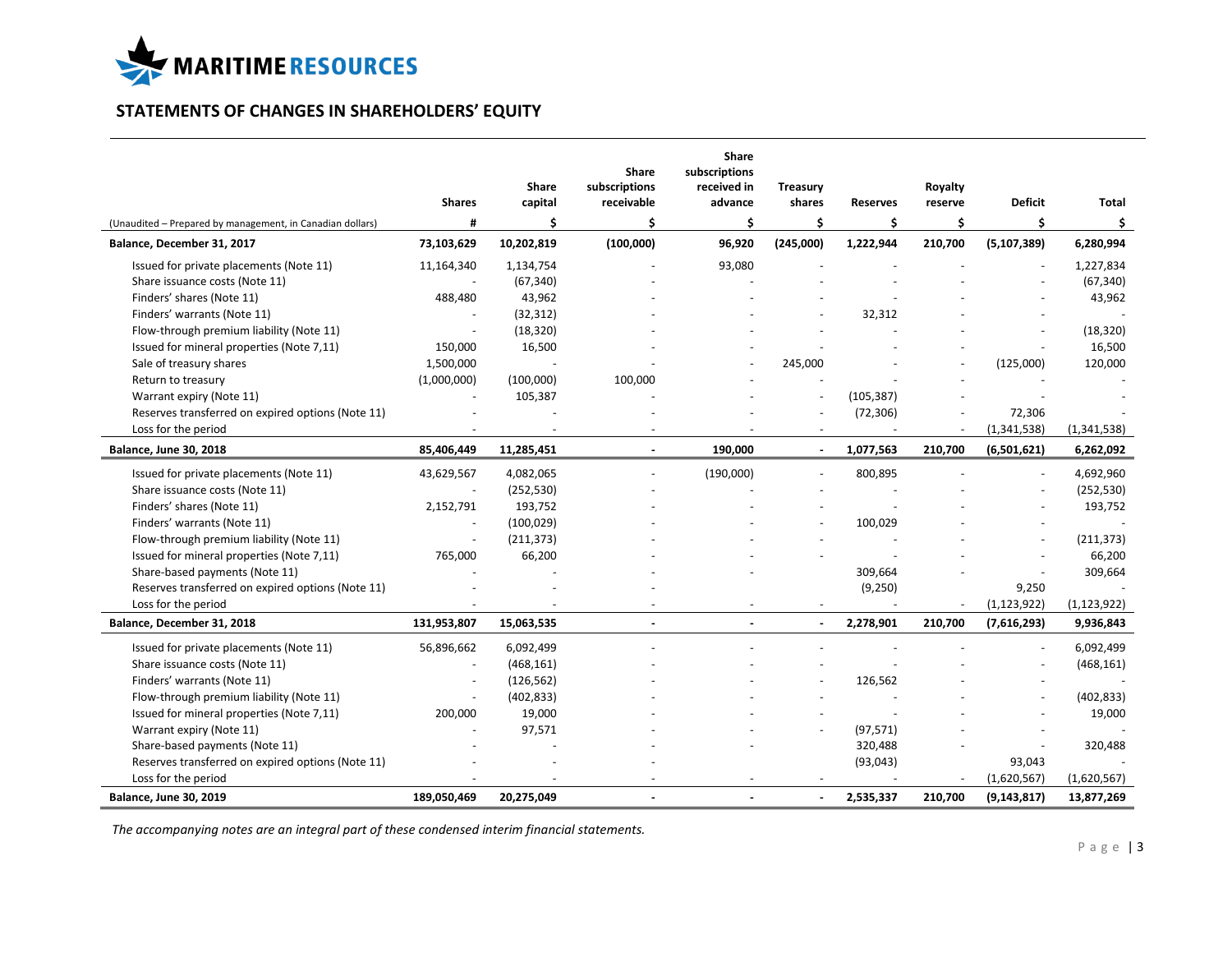

# **STATEMENTS OF CASH FLOWS**

| For the six month periods ended June 30                                                      | 2019<br>\$         | 2018              |
|----------------------------------------------------------------------------------------------|--------------------|-------------------|
| (Unaudited - Prepared by management, in Canadian dollars)                                    |                    | \$                |
| Cash flows from operating activities                                                         |                    |                   |
| Loss for the period                                                                          | (1,620,567)        | (1,341,538)       |
| Items not involving cash:                                                                    |                    |                   |
| Share based payment                                                                          | 320,488            |                   |
| Depreciation                                                                                 | 42,688             |                   |
| Financing expense and interest accrued on loan                                               |                    | 66,675            |
| Flow-through premium recovery                                                                | (144, 545)         | (78, 987)         |
| Changes in non-cash working capital items:                                                   |                    |                   |
| (Increase) decrease in receivables                                                           | (128, 392)         | (42, 402)         |
| (Increase) decrease in prepaid expenses                                                      | (111,989)          | 40,021            |
| Increase (decrease) in accounts payable                                                      |                    |                   |
| and accrued liabilities                                                                      | 255,434            | 839,654           |
| Net cash provided by (used in) operating activities                                          | (1,386,883)        | (516, 577)        |
|                                                                                              |                    |                   |
| Cash flows from investing activities                                                         |                    |                   |
| Exploration and evaluation expenditures                                                      | (1, 175, 968)      | (601, 996)        |
| Recoveries and grant                                                                         | 65,250             | 10,053            |
| Net cash provided by (used in) investing activities                                          | (1, 110, 718)      | (591, 943)        |
| Cash flows from financing activities                                                         |                    |                   |
| Proceeds from private placements                                                             | 6,092,499          | 1,134,754         |
| Share subscriptions received in advance                                                      |                    | 190,000           |
| Share subscriptions receivable                                                               |                    | (100,000)         |
| Share issue costs                                                                            | (468, 161)         | (67, 340)         |
| Sale of treasury shares                                                                      |                    | 120,000           |
| Repayment of lease liability                                                                 | (41, 416)          |                   |
| Repayment of loan                                                                            |                    | (500,000)         |
| Net cash provided by (used in) financing activities                                          | 5,582,922          | 777,414           |
| Change in cash during the period                                                             | 3,085,321          | (331, 106)        |
|                                                                                              |                    |                   |
| Cash, beginning of the period                                                                | 2,359,066          | 387,117           |
| Cash, end of the period                                                                      | 5,444,387          | 56,011            |
| <b>Supplemental disclosure</b>                                                               |                    |                   |
| Cash paid for interest                                                                       | 1,998              | 36,712            |
| Supplemental disclosure of non-cash financial and investing activities                       |                    |                   |
| Recognition of right of use asset and lease liability                                        | 106,720            |                   |
| Fair value of broker warrants and units                                                      | 126,562            | 32,312            |
| Expiry of warrants                                                                           | 97,571             |                   |
| Exploration and evaluation assets included in accounts payable<br>Flow-through share premium | 235,052<br>402,833 | 273,291<br>18,320 |
| Shares issued for property                                                                   | 19,000             | 16,500            |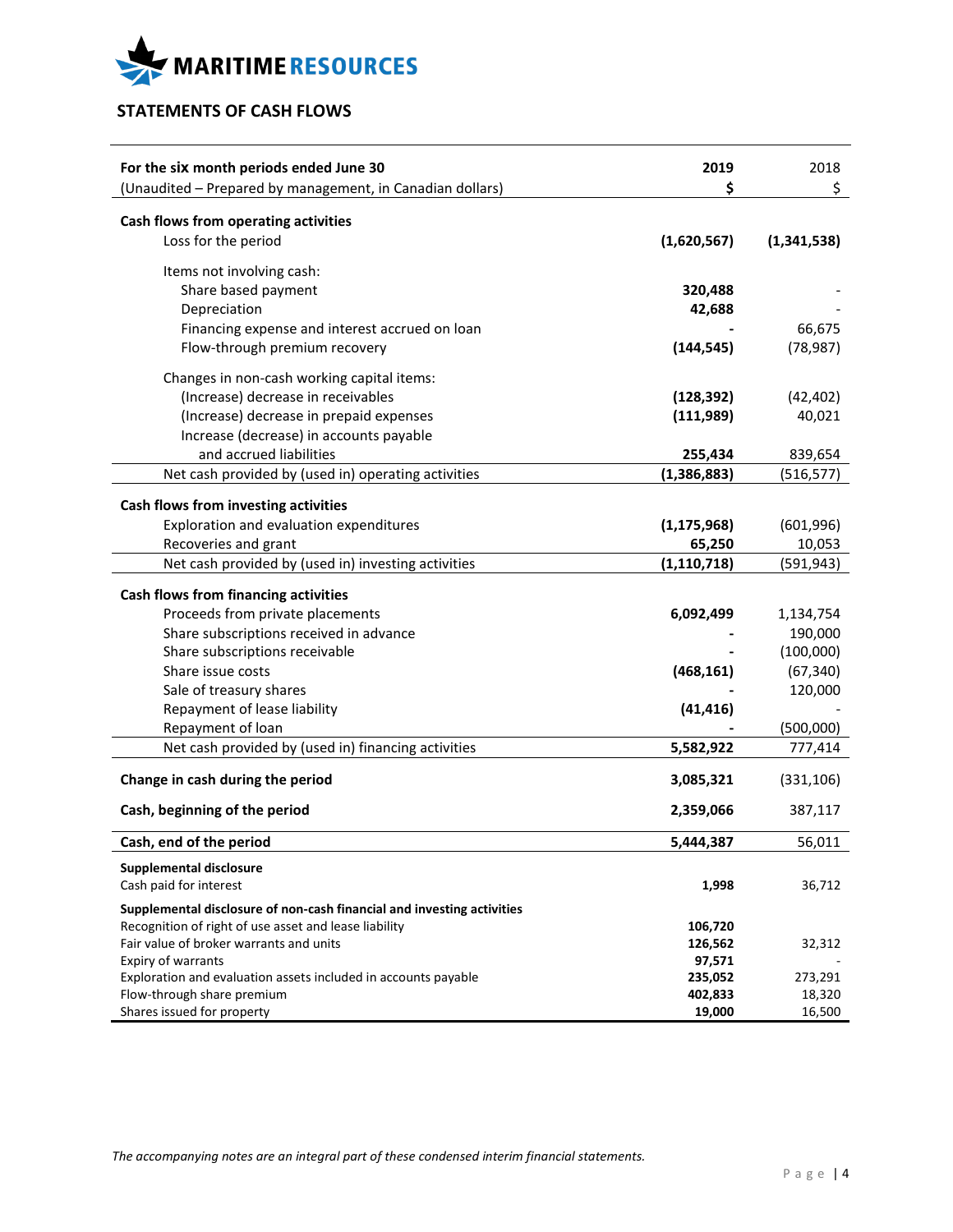

For the three and six month periods ended June 30, 2019 and 2018 *(Unaudited, expressed in Canadian dollars)*

# **1. NATURE OF OPERATIONS AND GOING CONCERN**

Maritime Resources Corp. (the "Company" or "Maritime") was incorporated under the Business Corporations Act (British Columbia) on May 14, 2007. Maritime is an exploration stage company focused on re-starting the past producing Hammerdown Gold Mine located near the Baie Verte mining district in Newfoundland and Labrador, Canada as well as exploration on its other properties in the region.

The Company's registered and records office is 3200 - 650 West Georgia Street, Vancouver, BC, Canada, V6B 4P7. The Company also has an office in Toronto at 1900 - 110 Yonge Street, Toronto, ON, Canada, M5C 1T4. The shares of the Company are traded on the TSX Venture Exchange ("TSX-V") under the symbol MAE.

As the Company is in the exploration stage, the recoverability of the costs incurred to date on exploration properties is dependent upon the existence of economically recoverable reserves, the ability of the Company to obtain the necessary financing to complete the exploration and development of its properties and upon future profitable production or proceeds from the disposition of the properties and deferred exploration expenditures.

These financial statements have been prepared by management in accordance with International Financial Reporting Standards ("IFRS") applicable to a going concern, which assumes that the Company will be able to realize its assets and discharge its liabilities in the normal course of business for the foreseeable future. The Company has incurred ongoing losses. The continuing operations of the Company are dependent upon its ability to continue to raise adequate financing and to commence profitable operations in the future and repay its liabilities arising from normal business operations as they become due, although it has been successful in raising financing in the past, there is no assurance it will be able to do so in the future. The Company estimates that it has sufficient working capital to continue as a going concern beyond one year.

These financial statements do not include any adjustments relating to the recoverability and classification of recorded asset amounts and classification of liabilities that might be necessary should the Company be unable to continue in existence. Such adjustments could be material.

# **2. STATEMENT OF COMPLIANCE AND BASIS OF PRESENTATION**

These condensed interim financial statements, including comparatives, have been prepared in accordance with International Accounting Standards ("IAS") 34, "Interim Financial Reporting", as issued by the International Accounting Standards Board ("IASB"), on a basis consistent with accounting policies disclosed in the audited financial statements for the fiscal year ended December 31, 2018, and should be read in conjunction with the most recently issued audited financial statements, which include information necessary or useful to understanding the Company's business and financial statement presentation. In particular, the Company's significant accounting policies which were presented in Note 3 to the Financial Statements for the year ended December 31, 2018 have been consistently applied in the preparation of the Company's interim financial statements, except as noted below under Leases.

The condensed interim financial statements have been prepared using the historical cost basis, except for financial instruments which are stated at fair value and have been prepared using the accrual basis of accounting except for cash flow information. All dollar amounts presented are in Canadian dollars unless otherwise specified. The condensed interim financial statements are presented in Canadian dollars unless otherwise noted.

These financial statements were authorized for issue by the Board of Directors on August 27, 2019.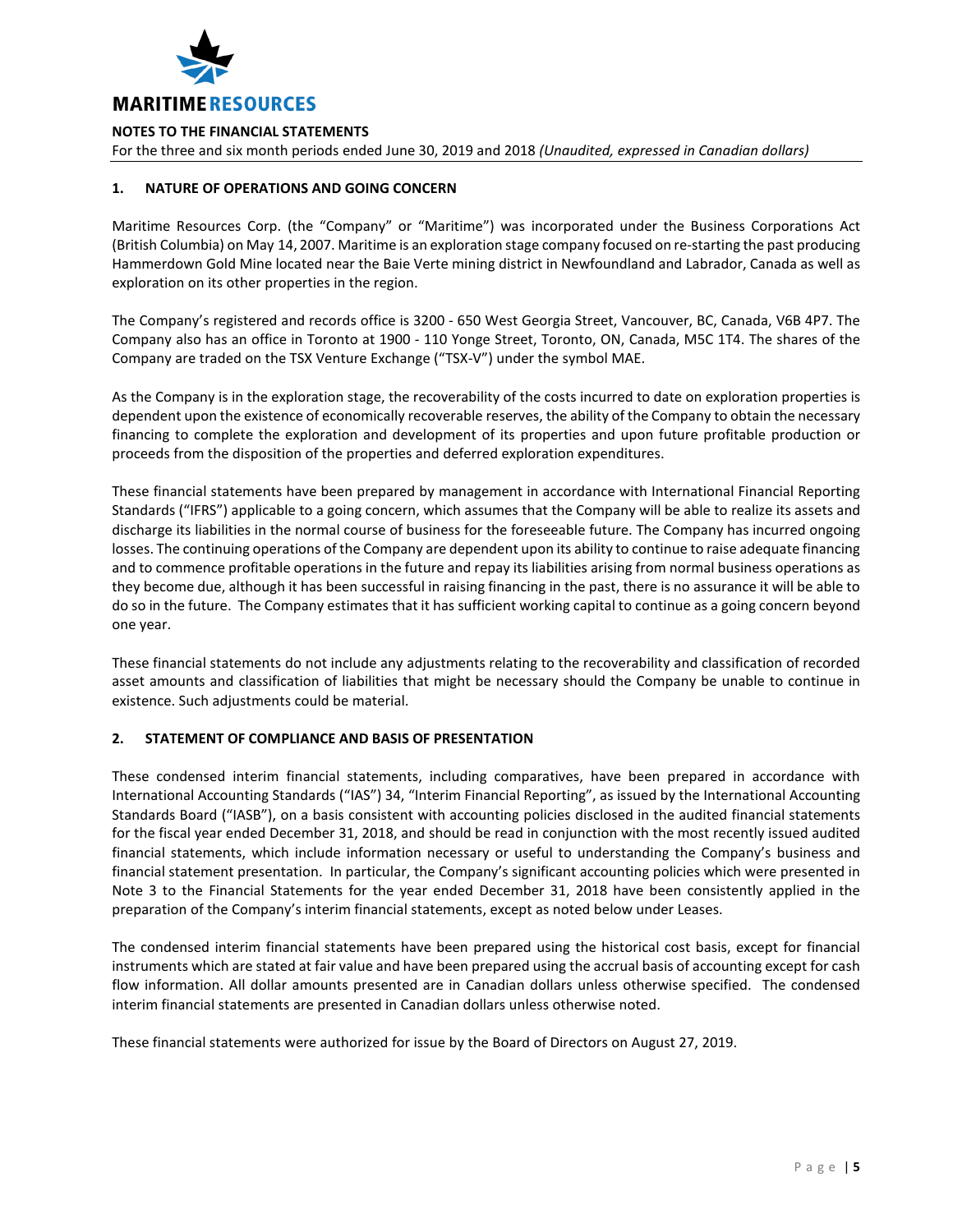

For the three and six month periods ended June 30, 2019 and 2018 *(Unaudited, expressed in Canadian dollars)*

# **3. SIGNIFICANT ACCOUNTING POLICIES**

The condensed interim financial statements were prepared using the same accounting policies and methods as those used in the Company's audited financial statements for the year ended December 31, 2018, except for the adoption of IFRS 16 Leases ("IFRS 16").

## **Leases**

On January 1, 2019, the Company adopted IFRS 16 which replaced IAS 17 – *Leases* and IFRIC 4 – *Determining Whether an Arrangement Contains a Lease*. IFRS 16 sets out the principles for the recognition, measurement, presentation and disclosure of leases. The standard is effective for annual periods beginning on or after January 1, 2019. IFRS 16 eliminates the classification of leases as either operating leases or finance leases for a lessee. Instead, all leases are treated in a similar way to finance leases applied in IAS 17. IFRS 16 does not require a lessee to recognize assets and liabilities for short-term leases (i.e. leases of 12 months or less), leases of low-value assets and certain leases with variable lease payments.

The Company applied IFRS 16 using the modified retrospective method. Under this method, financial information will not be restated and will continue to be reported under the accounting standards in effect for those periods.

### *New accounting policy for leases*

At inception of a contract, the Company assesses whether the contract is, or contains, a lease. A contract is, or contains, a lease if the contract conveys the right to control the use of an identified asset for a period of time in exchange for consideration.

The Company recognizes a right-of-use asset and a lease liability at the commencement date of a lease. The right-ofuse asset is initially measured at cost, which is comprised of the initial amount of the lease liability adjusted for any lease payments made at or before the commencement date, plus any decommissioning and restoration costs, less any lease incentives received.

The right-of-use asset is subsequently depreciated using the straight-line method from the commencement date to the earlier of the end of the lease term, or the end of the useful life of the asset. In addition, the right-of-use asset may be reduced due to impairment losses, if any, and adjusted for certain remeasurements of the lease liability.

A lease liability is initially measured at the present value of the lease payments that are not paid at the commencement date, discounted by the interest rate implicit in the lease, or if that rate cannot be readily determined, the incremental borrowing rate.

Lease payments included in the measurement of the lease liability are comprised of:

- fixed payments, including in-substance fixed payments, less any lease incentives receivable;
- variable lease payments that depend on an index or a rate, initially measured using the index or rate as at the commencement date;
- amounts expected to be payable under a residual value guarantee;
- exercise prices of purchase options if the Company is reasonably certain to exercise that option; and
- payments of penalties for terminating the lease, if the lease term reflects the lessee exercising an option to terminate the lease.

Lease payments are allocated between the lease liability and interest expense. Interest expense is charged to the statement of loss and comprehensive loss over the lease period so as to produce a constant periodic rate of interest on the remaining balance of the liability for each period.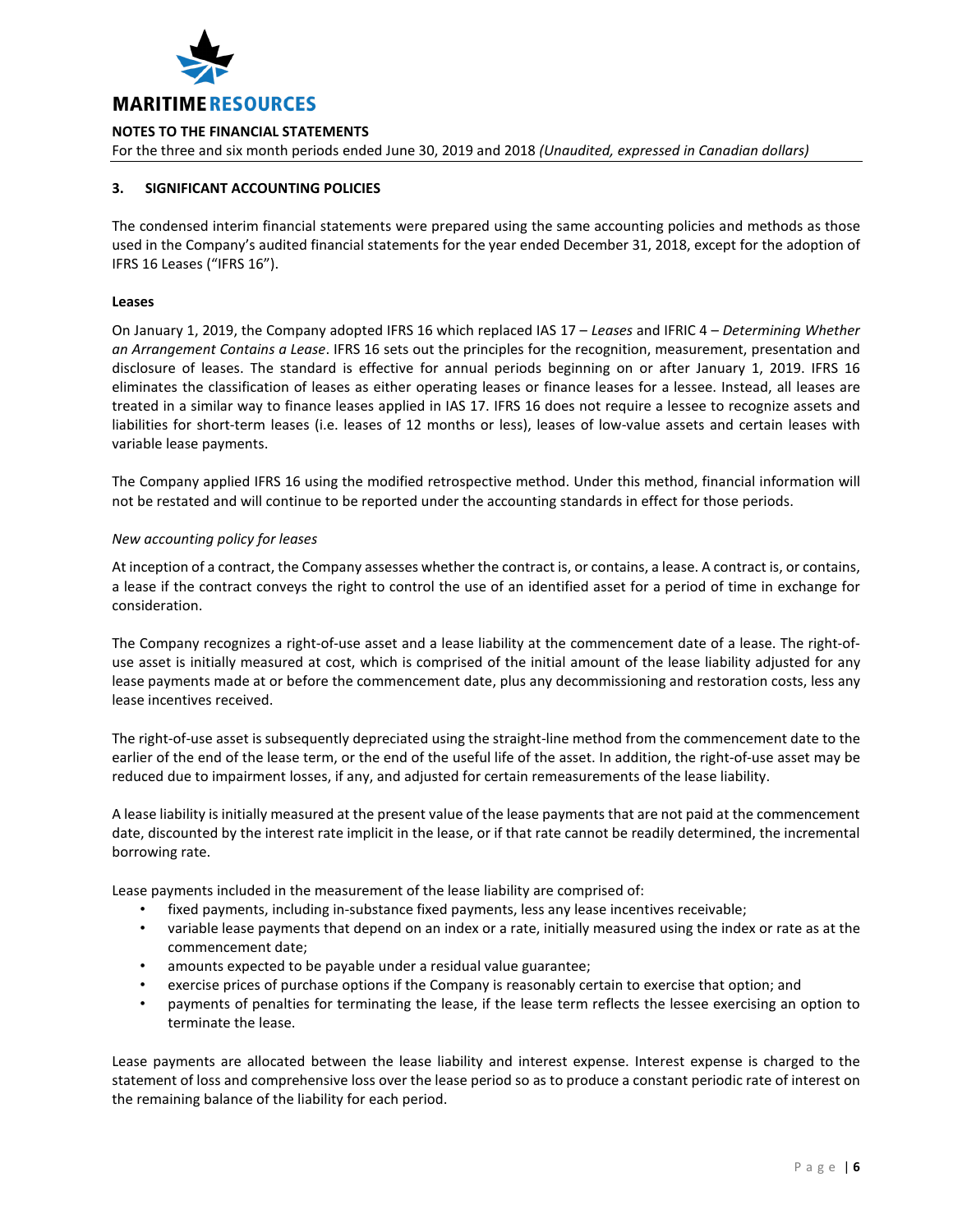

For the three and six month periods ended June 30, 2019 and 2018 *(Unaudited, expressed in Canadian dollars)*

The lease liability is remeasured when there is a change in future lease payments arising from a change in an index or rate, if there is a change in the Company's estimate of the amount expected to be payable under a residual value guarantee, or if the Company changes its assessment of whether it will exercise a purchase, extension or termination option. Variable lease payments not included in the initial measurement of the lease liability are charged directly to profit or loss.

# *Impact of adoption of IFRS 16*

The Company applied IFRS 16 using the modified retrospective approach which requires the cumulative effect of initial application to be recognized in retained earnings at January 1, 2019. On adoption of IFRS 16, the Company recognized a lease liability for an office lease previously classified as an operating lease under IAS 17. The liability was measured at the present value of the remaining lease payments, discounted using the Company's applicable incremental borrowing rate as of January 1, 2019 of 8% and assumes Maritime will not renew the lease upon termination.

The following table summarizes the difference between operating lease commitments disclosed immediately preceding the date of initial application relating to an office lease, and lease liabilities recognized in the statement of financial position at the date of initial application. On transition, the associated right-of-use asset was measured at \$106,720 being the amount equal to the lease liability.

| Operating lease commitment as at December 31, 2018                    | 112,500 |
|-----------------------------------------------------------------------|---------|
| Discounted using the incremental borrowing rate as of January 1, 2019 | (5,780) |
|                                                                       | 106.720 |

The Company has elected not to recognize a right of use asset and lease liability for a month to month sub lease that is has for its Toronto office. This lease can be terminated without permission with no significant penalty and does not meet the definition of an enforceable contract under IFRS 16. The lease payments associated with this lease are charged directly to the statement of loss and comprehensive loss.

### **Use of estimates and judgments**

The preparation of financial statements in conformity with IFRS requires management to make judgments, estimates and assumptions that affect the application of policies and reported amounts of assets and liabilities, and revenue and expenses. The estimates and associated assumptions are based on historical experience and various other factors that are believed to be reasonable under the circumstances, the results of which form the basis of making the judgments about carrying values of assets and liabilities that are not readily apparent from other sources. Actual results may differ from these estimates.

The estimates and underlying assumptions are reviewed on an ongoing basis. Revisions to accounting estimates are recognized in the period in which the estimate is revised if the revision affects only that period or in the period of the revision and further periods if the review affects both current and future periods.

Critical judgments exercised in the application of accounting policies and estimates having the most significant effects on the amounts recognized in the financial statements are as follows:

*Economic recoverability and profitability of future economic benefits of exploration and evaluation assets* – Management has determined that exploration, evaluation and related costs incurred which were capitalized may have future economic benefits and may be economically recoverable. Management uses several criteria in its assessments of economic recoverability and probability of future economic benefits, including geological and other technical information, a history of conversion of mineral deposits with similar characteristics to its properties, evaluation of permitting and environmental issues and other such factors.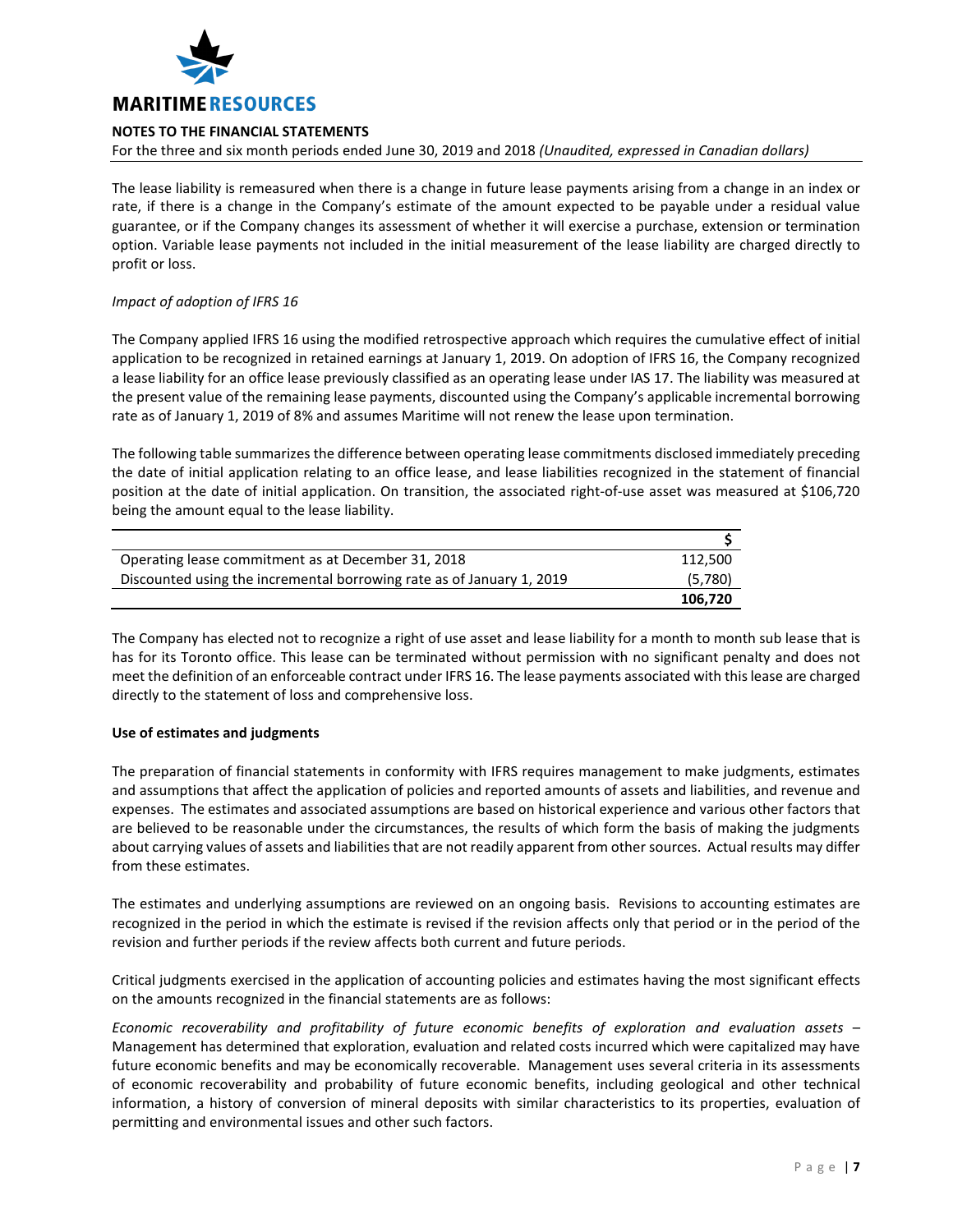

For the three and six month periods ended June 30, 2019 and 2018 *(Unaudited, expressed in Canadian dollars)*

*Royalty reserve* - Royalty reserve includes proceeds received from royalty units, repayable from future production. As future production is not determinable, the royalty units have been classified as capital in nature.

The most significant accounts that require estimates as the basis for determining the stated amounts include the following:

*Valuation of share-based payments, broker compensation and finders' warrants* – The Company uses the Black-Scholes Option Pricing Model for valuation of share-based payments, agent compensation and finders' warrants, which requires the input of subjective assumptions including expected price volatility, interest rate, and forfeiture rate. Changes in the input assumptions can materially affect the fair value estimate and the Company's results and equity reserves. The resulting value calculated is not necessarily the value that the holder of the option could receive in an arm's length transaction, given that there is no market for the options and they are not transferable.

*Income taxes* – In assessing the probability of realizing deferred tax assets, management makes estimates related to expectation of future taxable income, applicable tax opportunities, expected timing of reversals of existing temporary differences and the likelihood that tax position taken will be sustained upon examination by applicable tax authorities. In making its assessments, management gives additional weight to positive and negative evidence that can be objectively verified.

### **4. CASH AND CASH EQUIVALENTS**

|                                                      | June 30, 2019 | December 31, 2018 |
|------------------------------------------------------|---------------|-------------------|
|                                                      |               |                   |
| Cash                                                 | 144.387       | 2,359,066         |
| Guaranteed Investment Certificate – Fully redeemable | 5,300,000     |                   |
|                                                      | 5,444,387     | 2,359,066         |

### **5. RECEIVABLES**

|                             | June 30, 2019 | December 31, 2018 |
|-----------------------------|---------------|-------------------|
|                             |               |                   |
| Input sales tax recoverable | 149,354       | 40,736            |
| Interest receivable         | 19,748        |                   |
| Other receivables           | 243           | 217               |
|                             | 169,345       | 40,953            |

### **6. PREPAID EXPENSE AND DEPOSITS**

|                  | June 30, 2019 | December 31, 2018 |
|------------------|---------------|-------------------|
|                  |               |                   |
| Prepaid expenses | 3,306         | 13,223            |
| <b>Deposits</b>  | 154,842       | 32,936            |
|                  | 158,148       | 46,159            |

# **7. EXPLORATION AND EVALUATION ASSETS**

### **Green Bay**

Maritime Resources owns 100% of the Green Bay property, located in Newfoundland and Labrador, Canada, which hosts the past producing Hammerdown gold mine, as well as the Orion deposit and the Lochinvar deposits. The property is subject to a 2% net smelter return ("NSR") royalty on future production from the property with the exception of production from the Orion deposit.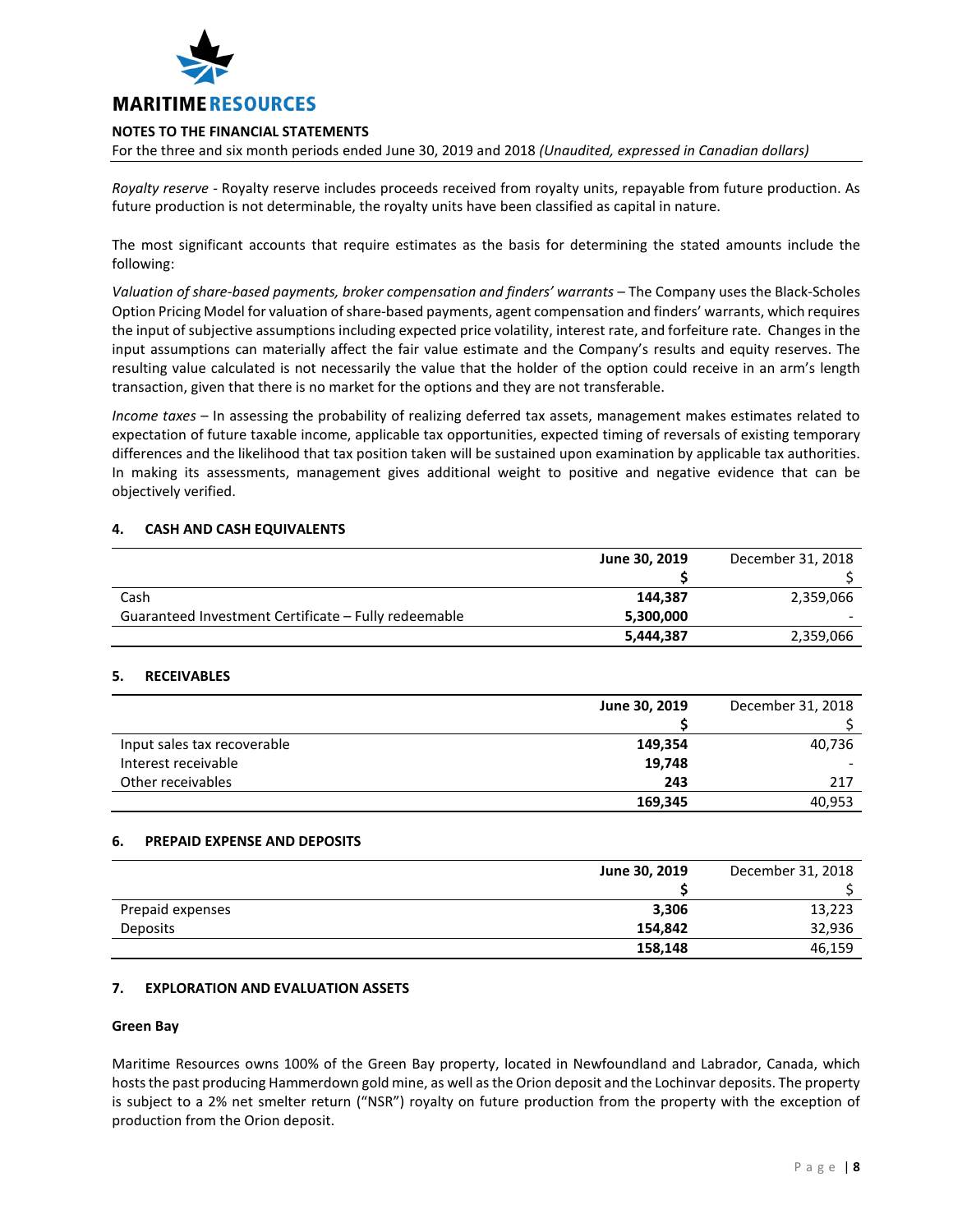

For the three and six month periods ended June 30, 2019 and 2018 *(Unaudited, expressed in Canadian dollars)*

On May 16, 2018, the Company entered into a purchase agreement with Inomin Mines to acquire certain mineral claims that extend the Hammerdown, Green Bay property. Under the terms of the agreement Maritime will earn 100% interest in the Inomin property over a 3-year period by spending \$600,000 in exploration, making cash payments totaling \$300,000 and issuing 2,000,000 shares of Maritime in accordance with the following schedule:

|                    |               |                      | <b>Minimum required</b> |
|--------------------|---------------|----------------------|-------------------------|
|                    | Cash          | <b>Common shares</b> | exploration expenditure |
|                    |               | #                    |                         |
| Upon approval      | 25,000 (paid) | 500,000 (issued)     |                         |
| September 17, 2019 | 50,000        | 500,000              | 75,000                  |
| September 17, 2020 | 100,000       | 500,000              | 150,000                 |
| September 17, 2021 | 125,000       | 500,000              | 375,000                 |
|                    | 300,000       | 2,000,000            | 600,000                 |

The project is subject to a 1.0 % NSR of which 100% can be purchased for \$500,000. The project also has an underlying NSR of 2.5% of which 1.5% can be purchased for \$1,000,000.

### **Whisker Valley**

On February 27, 2017, the Company entered into an agreement to acquire a 100% interest in the Whisker Valley property in the Baie Verte mining district of Newfoundland and Labrador, Canada, under the following terms:

|                |               |                      | <b>Minimum required</b> |
|----------------|---------------|----------------------|-------------------------|
|                | Cash          | <b>Common shares</b> | exploration expenditure |
|                |               | #                    |                         |
| Upon approval  | 25,000 (paid) | 100,000 (issued)     |                         |
| March 22, 2018 | 20,000 (paid) | 150,000 (issued)     | 100,000 (incurred)      |
| March 22, 2019 | 30,000 (paid) | 200,000 (issued)     | 250,000 (incurred)      |
| March 22, 2020 | 50,000        | 250,000              | 300,000                 |
| March 22, 2021 | 75,000        | 300,000              | 500,000                 |
| March 22, 2022 | 100,000       | 500,000              | 500,000                 |
|                | 300,000       | 1,500,000            | 1,650,000               |

The Company is required to make an additional payment to the optionors of \$50,000 on each of the first, second and third anniversary upon full exercise of its option having issued all of the payments and shares and incurred all of the expenditures. The property is subject to a 2.5 % NSR, of which 1% can be purchased for \$1,000,000 on or before the end of the second anniversary of commencement of commercial production.

On November 16, 2017, the Company further expanded the Whisker Valley project by entering into an agreement to acquire 100% interest in the El Strato property in Newfoundland and Labrador, Canada (contiguous to Whisker Valley), under the following terms:

|                   | Cash          | <b>Common shares</b> |
|-------------------|---------------|----------------------|
|                   |               | #                    |
| Upon approval     | 5,000 (paid)  | 250,000 (issued)     |
| November 23, 2018 | 10,000 (paid) | 250,000 (issued)     |
| November 23, 2019 | 25,000        | 250,000              |
|                   | 40,000        | 750,000              |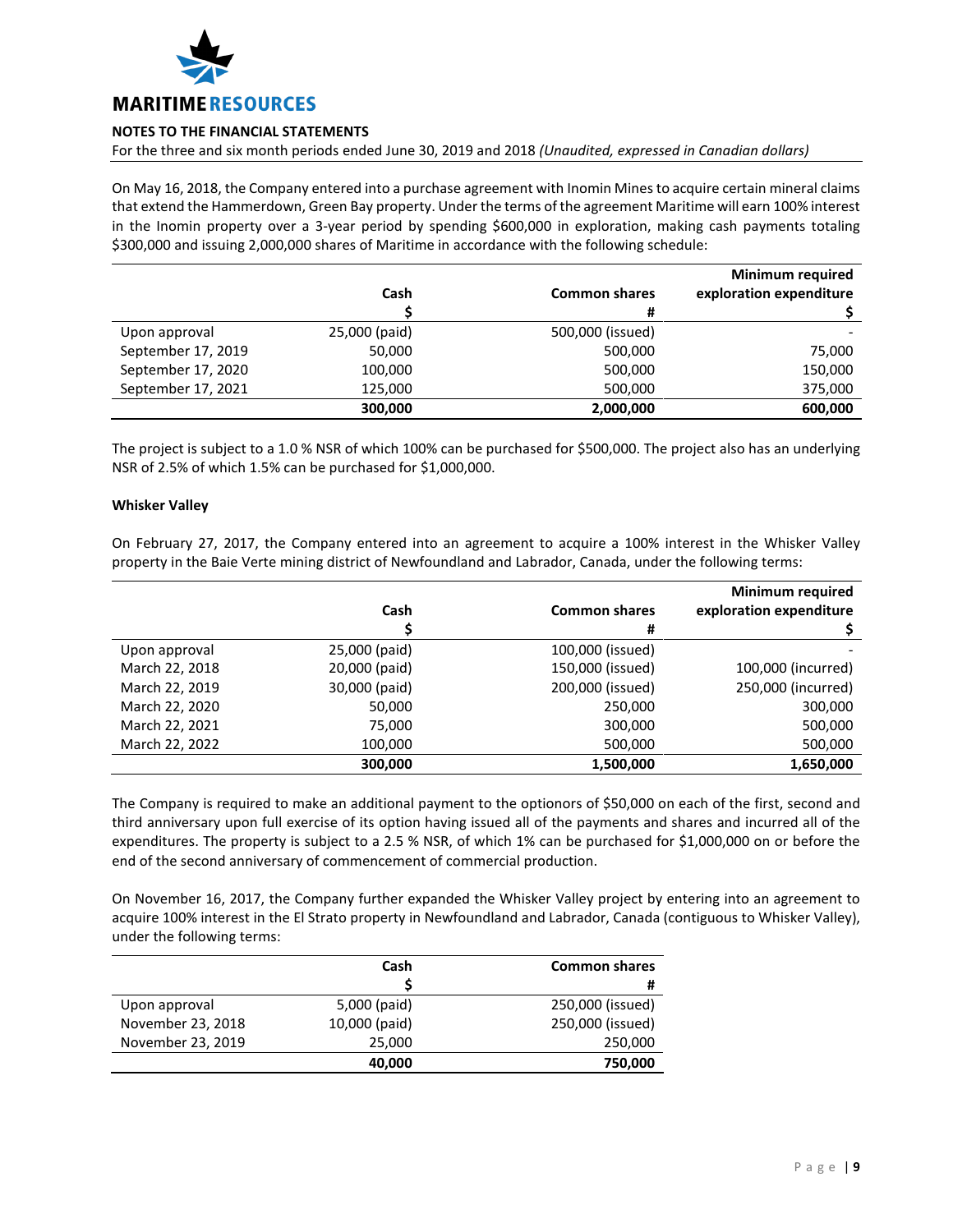

For the three and six month periods ended June 30, 2019 and 2018 *(Unaudited, expressed in Canadian dollars)*

On December 1, 2017, the Company also added to the Whisker Valley project by entering into an agreement to acquire 100% interest in the Strugglers Pond property in Newfoundland and Labrador, Canada (contiguous to Whisker Valley), under the following terms:

|                   |              |                      | <b>Minimum required</b> |
|-------------------|--------------|----------------------|-------------------------|
|                   | Cash         | <b>Common shares</b> | exploration expenditure |
|                   |              | #                    |                         |
| Upon approval     | 2,000 (paid) | 10,000 (issued)      | 5,000 (incurred)        |
| December 27, 2018 | 3,000 (paid) | 15,000 (issued)      | 25,000 (incurred)       |
| December 27, 2019 | 10,000       | 25,000               | 50,000                  |
| December 27, 2020 | 15,000       | 50,000               | 120,000                 |
|                   | 30,000       | 100,000              | 200,000                 |

Both the El Strato and Strugglers Pond properties are subject to separate 2% NSR royalties, of which 1% can be purchased for \$1,000,000 on or before the end of the second anniversary of commercial production.

## **Gull Ridge**

In January 2019, the Company staked the new Gull Ridge property claims.

Expenditures incurred on the Company's 100% owned Green Bay, Whisker Valley and Gull Ridge properties, follow:

|                               | <b>Green Bay</b> | <b>Whisker Valley</b> | <b>Gull Ridge</b> | <b>Total</b> |
|-------------------------------|------------------|-----------------------|-------------------|--------------|
|                               |                  |                       | \$                | \$           |
| Balance, December 31, 2017    | 6,250,856        | 218,748               |                   | 6,469,604    |
| Acquisition costs - cash      | 25,000           | 48,000                |                   | 73,000       |
| Acquisition costs - shares    | 45,000           | 37,700                |                   | 82,700       |
| <b>Exploration expenses:</b>  |                  |                       |                   |              |
| Drilling and assaying         | 289,772          | 77,842                |                   | 367,614      |
| Geology and engineering       | 473,476          | 146,442               |                   | 619,918      |
| Property                      | 55,991           | 585                   |                   | 56,576       |
| Geophysics                    | 11,208           | 47,500                |                   | 58,708       |
| Other                         | 13,266           | 9,611                 |                   | 22,877       |
|                               | 913,713          | 367,680               |                   | 1,281,393    |
| Less: Recoveries and grants   | (10, 153)        |                       |                   | (10, 153)    |
| Net additions                 | 903,560          | 367,680               |                   | 1,271,240    |
| Balance, December 31, 2018    | 7,154,416        | 586,428               |                   | 7,740,844    |
| Acquisition costs - cash      |                  | 30,000                | 3,870             | 33,870       |
| Acquisition costs - shares    |                  | 19,000                |                   | 19,000       |
| <b>Exploration expenses:</b>  |                  |                       |                   |              |
| Drilling and assaying         | 441,400          |                       |                   | 441,400      |
| Geology                       | 301,962          | 149,679               | 5,719             | 457,360      |
| Property                      | 35,055           |                       |                   | 35,055       |
| Pre-feasibility study update  | 208,283          |                       |                   | 208,283      |
|                               | 986,700          | 198,679               | 9,589             | 1,194,968    |
| Less: Recoveries and grants   | (65, 250)        |                       |                   | (65, 250)    |
| Net additions                 | 921,450          | 198,679               | 9,589             | 1,129,718    |
| <b>Balance, June 30, 2019</b> | 8,075,866        | 785,107               | 9,589             | 8,870,562    |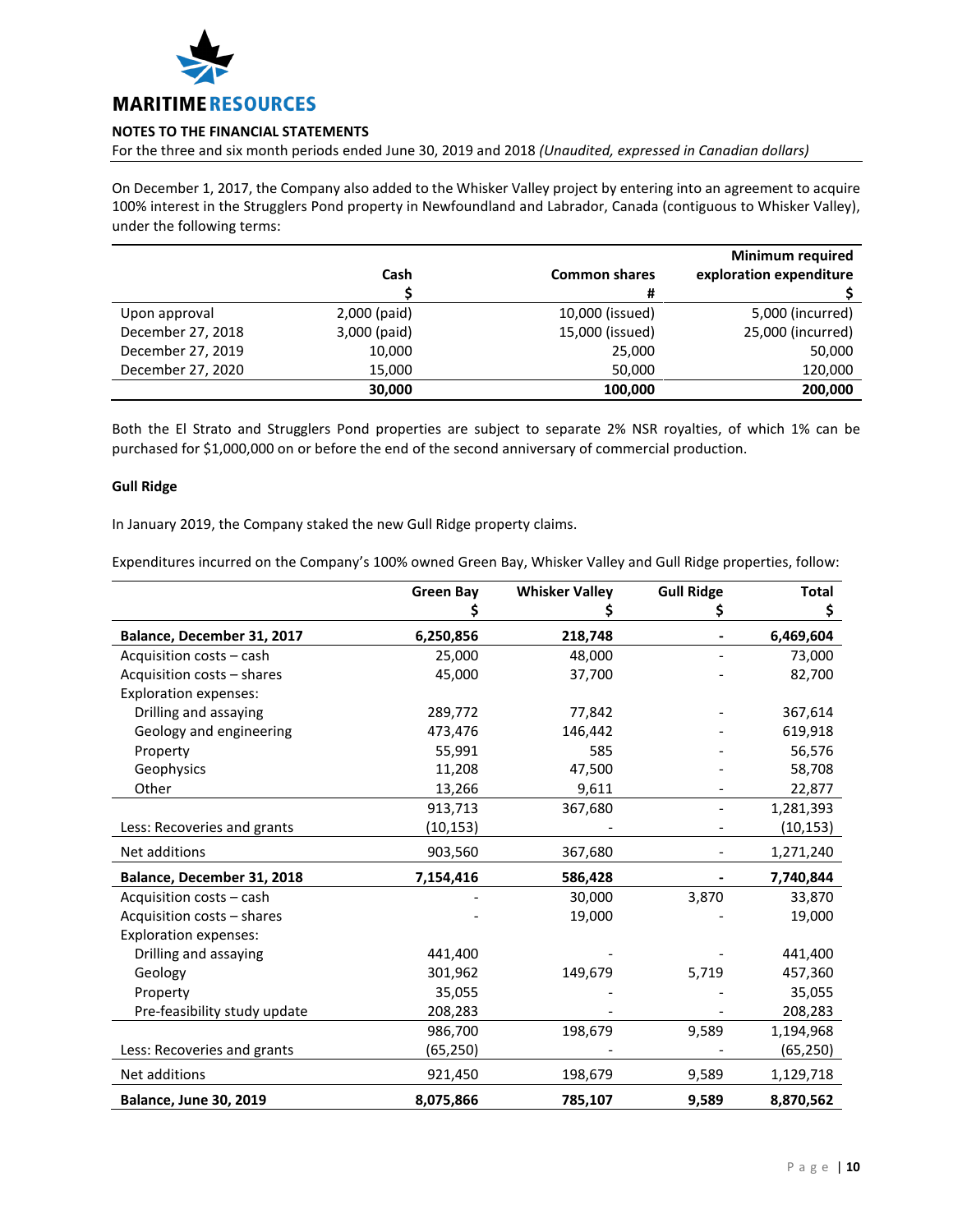

For the three and six month periods ended June 30, 2019 and 2018 *(Unaudited, expressed in Canadian dollars)*

During the six month period ended June 30, 2019, the Company received \$65,250 (2018 – \$10,153) pursuant to an application made with the Government of Newfoundland and Labrador in respect of the Newfoundland and Labrador Mineral Incentive Junior Exploration Assistance Program (JEAP) grant for exploration conducted during 2018 and 2017, respectively.

# **8. RIGHT OF USE ASSET AND LEASE LIABILITY**

|                                                  | Right of use asset $-$ office lease |
|--------------------------------------------------|-------------------------------------|
|                                                  | Ş                                   |
| Net book value - December 31, 2018               |                                     |
| Additions on adoption of IFRS 16 (Note 3)        | 106,720                             |
| Depreciation                                     | (42, 688)                           |
| Net book value - June 30, 2019                   | 64,032                              |
| At June 30, 2019                                 |                                     |
| Cost                                             | 106,720                             |
| Accumulated depreciation                         | (42, 688)                           |
| Net book value                                   | 64,032                              |
|                                                  | Lease liability                     |
|                                                  |                                     |
| Balance - December 31, 2018                      |                                     |
| Lease liability recognized as of January 1, 2019 | 106,720                             |
| Lease payments during the period                 | (45,000)                            |
| Interest expense on lease liability              | 3,584                               |
| Balance - June 30, 2019                          | 65,304                              |

As at June 30, 2019, the Company is required to pay \$33,000 in undiscounted lease payments. These payments are due within one year.

During the period ended June 30, 2019, the Company incurred \$21,750 for an office lease not included in lease liabilities.

# **9. ACCOUNTS PAYABLE AND ACCRUED LIABILITIES**

|                                  | June 30, 2019 | December 31, 2018 |
|----------------------------------|---------------|-------------------|
|                                  |               |                   |
| Accounts payable                 | 286,186       | 83,530            |
| <b>Accrued liabilities</b>       | 73,189        | 32,500            |
| Due to related parties (Note 12) | 17.500        | 5,411             |
|                                  | 376,875       | 121,441           |

### **10. LOAN**

On April 25, 2017, the Company entered into a loan arrangement ("Bridge Financing Agreement") pursuant to which it received \$500,000 and provided for a maturity date of one year (the "Maturity Date"), interest of 8% per annum and was repayable upon earliest of: the maturity date, raising \$2,000,000 or more in equity or debt financing, or committing an event of default. In connection with the Bridge Financing Agreement, the lender received a bonus of 333,333 common shares of the Company valued at \$46,667, non-transferable warrants valued at \$105,387 allowing for the purchase of up to, in the aggregate, 1,666,666 additional common shares of the Company at \$0.15 per share, which expired unexercised on April 26, 2018, and cash finders fees of \$30,000. The effective interest rate, including bonus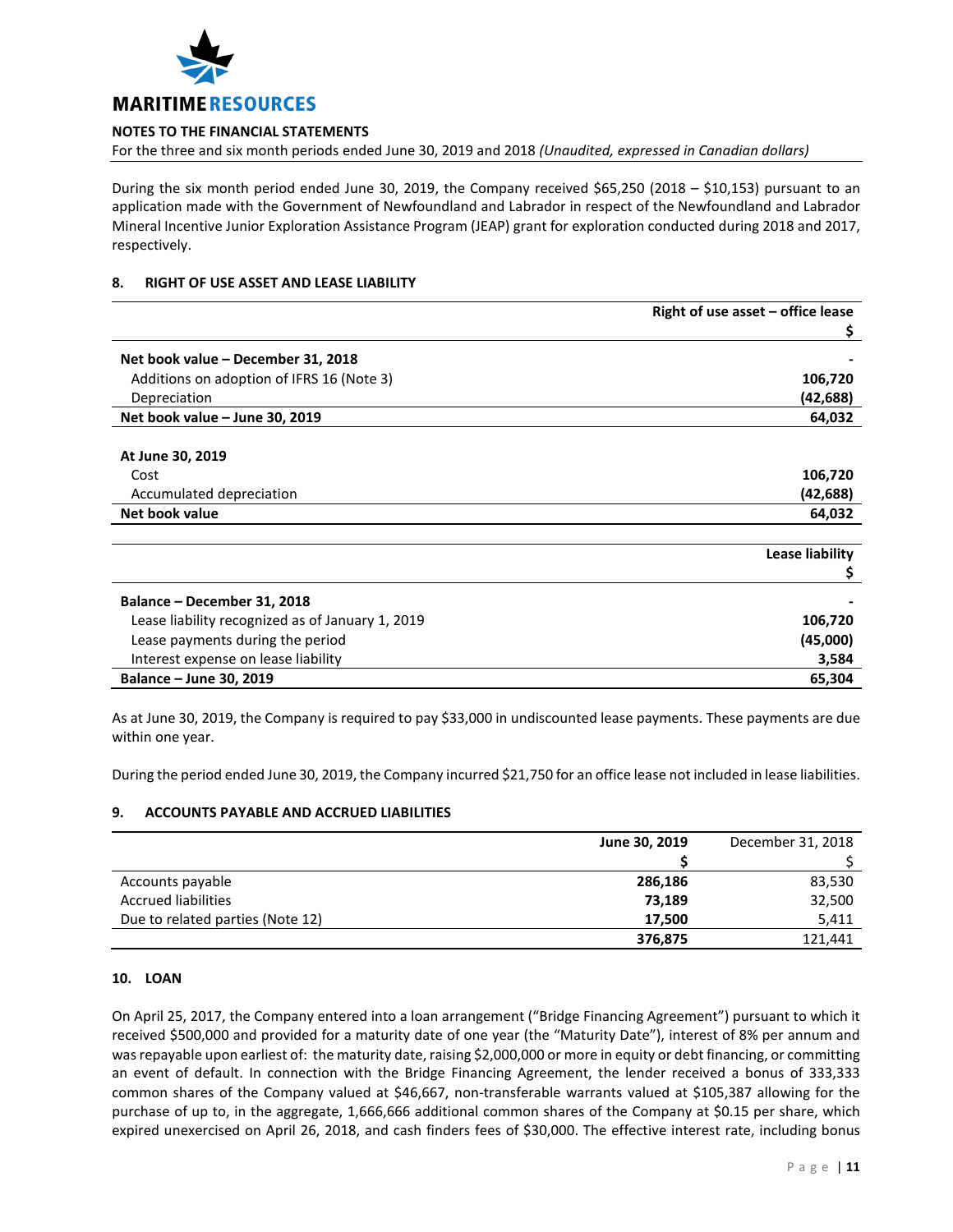

For the three and six month periods ended June 30, 2019 and 2018 *(Unaudited, expressed in Canadian dollars)*

shares and warrants was 44%. During the period ended March 31, 2018, the Company recorded accrued interest of \$9,315 and accretion expense of \$57,360 in the statement of loss and comprehensive loss and the loan balance accreted to \$500,000. On March 26, 2018, the loan of \$500,000 and related interest of \$36,712 was repaid.

## **11. SHARE CAPITAL**

### **Authorized**

Unlimited number of common shares without par value.

### **Issued**

#### *During the six month period ended June 30, 2019*

#### Private Placements

 Pursuant to a non-brokered private placement on April 24, 2019, the Company raised aggregate gross proceeds of \$6,092,500 through the issuance of a combination of units (the "Units") at a price of \$0.10 per Unit and flowthrough units (the "FT Units") at a price of \$0.12 per FT Unit (the "Offering"). The Company issued a total of 56,896,662 Units and FT Units; 36,755,000 Units and 20,141,662 FT Units.

Each Unit consists of one common share and one-half of one transferable common share purchase warrant ("Warrant"). Each whole Warrant entitles the holder to acquire one common share of the Company at a price of \$0.15 per common share for a period of 24 months following the closing date of the Offering (the "NFT Warrants"). Each FT Unit consists of one common flow-through share and one half of one transferable common share purchase warrant ("FT Warrant"). Each whole FT Warrant entitles the holder to acquire one non flow-through common share of the Company at a price of \$0.15 per common share for a period of 24 months following the closing date of the Offering (the "FT Warrants").

The flow-through shares were issued at a premium of \$402,833. Pursuant to the Company incurring eligible flowthrough expenditures during the three month period ended June 30, 2019, \$15,806 was recognized into income.

In connection with this private placement, the Company paid aggregate finders' and advisory fees of \$412,909 and 3,863,294 finders' warrants, including \$156,532 and 1,563,273 finders' warrants to Dundee Goodman Merchant Partners, a division of Goodman & Company, Investment Counsel Inc. As an advisor, Sprott Capital Partners LP received \$156,532 and 1,563,273 finders' warrants, and for certain orders, received finders' fees in the aggregate of \$11,995, for services related to its engagement.

Transaction costs relating to the Offering amounted to \$594,723, consisting of cash costs of \$468,161, which includes an arm's length aggregate finders' and advisory fees totaling \$412,909, as well as regulatory and legal fees relating to the offering, and non-cash costs of \$126,562 relating to the fair value attributed to 3,863,294 finders' warrants issued as additional compensation. The fair value attributed to the finders' warrants was determined using the Black-Scholes valuation model using the following assumptions: Risk free interest rate of 1.63%, expected life of two years, and volatility rate of 80.56%. Each finders' warrant entitles the holder to purchase one common share of the Company at a price of \$0.15 per finders' warrant Share for a period of 24 months following the closing date of the Offering.

### Exploration and evaluation assets (Note 7)

The Company issued 200,000 common shares valued at \$19,000 in connection with the Whisker Valley property.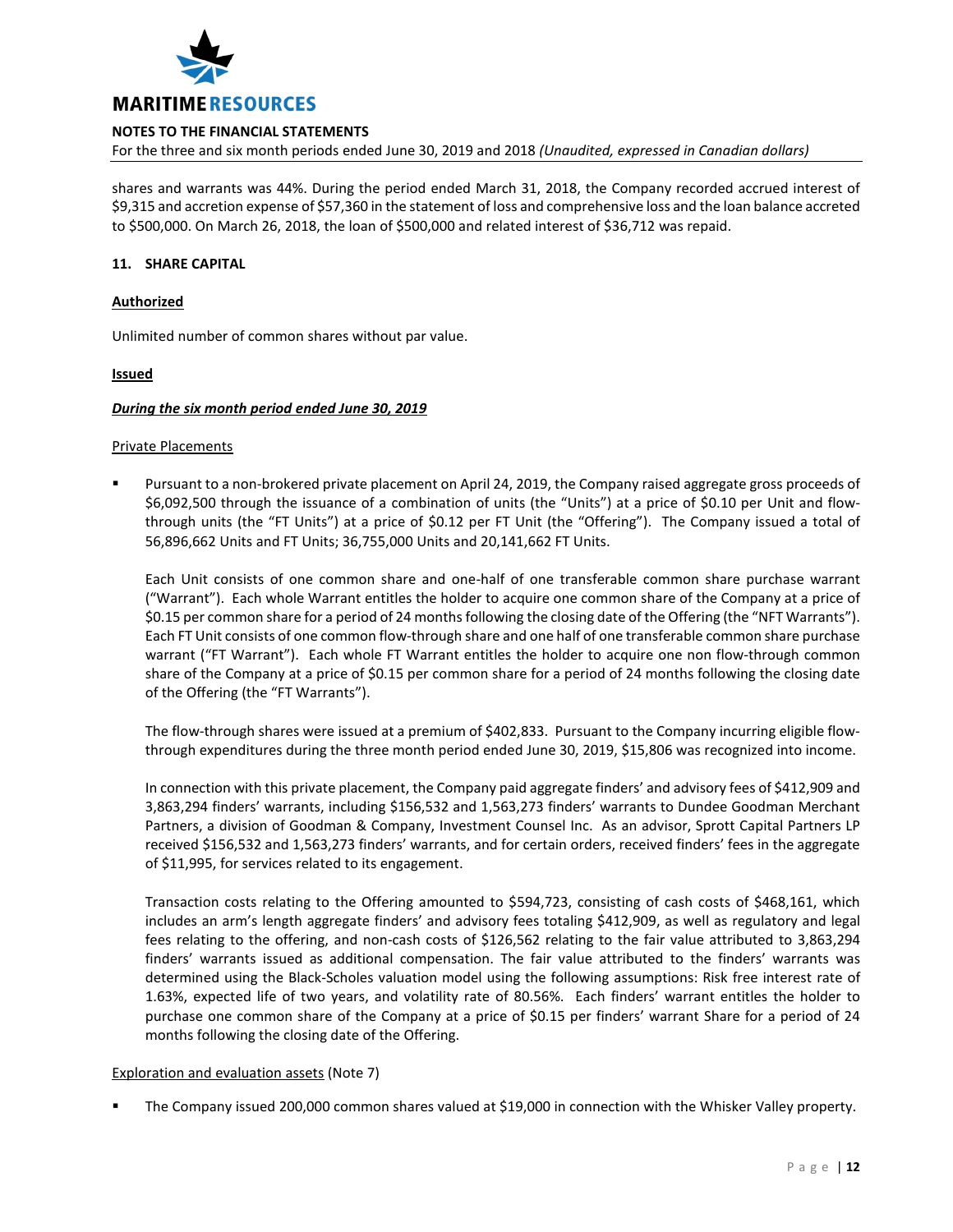

For the three and six month periods ended June 30, 2019 and 2018 *(Unaudited, expressed in Canadian dollars)*

### *During the year ended December 31, 2018*

#### Private Placements

 Pursuant to a private placement on November 7, 2018, the Company issued 25,460,900 non flow-through units ("November 2018 NFT Units") at \$0.11 per unit and 5,402,000 flow-through units ("November 2018 FT Units") at \$0.13 per unit, for gross proceeds of \$3,502,959.

Each FT Unit consisted of one flow-through common share of the Company and one-half of one common share purchase warrant (the "November 2018 FT Warrant"). Each whole November 2018 FT Warrant entitles the holder to purchase one common share of the Company (the "November 2018 FT Warrant Share") at a price of \$0.15 per November 2018 FT Warrant Share expiring November 7, 2020. Each November 2018 NFT Unit consisted of one non flow-through common share of the Company and one-half of one common share purchase warrant (the "November 2018 NFT Warrant"). Each whole November 2018 NFT Warrant will entitle the holder thereof to purchase one common share of the Company (the "November 2018 NFT Warrant Share") at a price of \$0.15 per November 2018 NFT Warrant Share for expiring November 7, 2020.

The flow-through shares were issued at a premium of \$108,040. Pursuant to the Company incurring eligible flowthrough expenditures during the three month period ended June 30, 2019, the remaining \$75,413 of flow-through premium was recognized into income.

In connection with this private placement, the Company issued 2,152,791 finders' units ("November 2018 Finders' Units"), valued at \$193,751. Each November 2018 Finders' Unit is comprised of one common share and one-half (1/2) of one non-transferable warrant ("November 2018 Finders' Unit Warrant"). Each whole November 2018 Finders' Unit Warrant is exercisable to purchase one common share of the Company at a price of \$0.15 per common share for a period of 24 months expiring November 7, 2020. Also in connection with this private placement, finders' fees of 2,152,791 November 2018 NFT Finders' Warrants were issued. Each November 2018 NFT Finders' Warrant entitles the holder to purchase one common share of the Company at a price of \$0.11 per November 2018 NFT Finders' Warrant Share for a period of 24 months expiring November 7, 2020.

The November 2018 Finders' Unit Warrants and the November 2018 NFT Finders' Warrants were valued at \$22,344 and \$60,365, respectively, using the Black-Scholes option pricing model with the following assumptions: risk-free interest rate of 1.90%, expected life of 1.5 years, expected volatility of 72.74% and dividend yield of 0% and recorded to share issuance costs.

 Pursuant to a private placement on July 6, 2018, the Company issued 7,600,000 non flow-through units ("July 2018 NFT Units") at \$0.10 per unit and 5,166,667 flow-through units ("July 2018 FT Units") at \$0.12 per unit, for gross proceeds of \$1,380,000. Each July 2018 FT Unit consisted of one flow-through common share of the Company and one-half of one common share purchase warrant (the "July 2018 FT Warrant"). Each whole July 2018 FT Warrant entitles the holder to purchase one common share of the Company (the "July 2018 FT Warrant Share") at a price of \$0.20 per July 2018 FT Warrant Share expiring January 6, 2020.

The flow-through shares were issued at a premium of \$103,333. The Company recognized the remaining \$20,698 into income during the three month period ended March 31, 2019, following the recognition of \$82,635 in income during the year ended December 31, 2018 pursuant to the Company incurring eligible flow-through expenditures.

Each July 2018 NFT Unit consisted of one non flow-through common share of the Company and one-half of one common share purchase warrant (the "July 2018 NFT Warrant"). Each whole July 2018 NFT Warrant entitles the holder thereof to purchase one common share of the Company (the "July 2018 NFT Warrant Share") at a price of \$0.20 per July 2018 NFT Warrant Share for expiring January 6, 2020.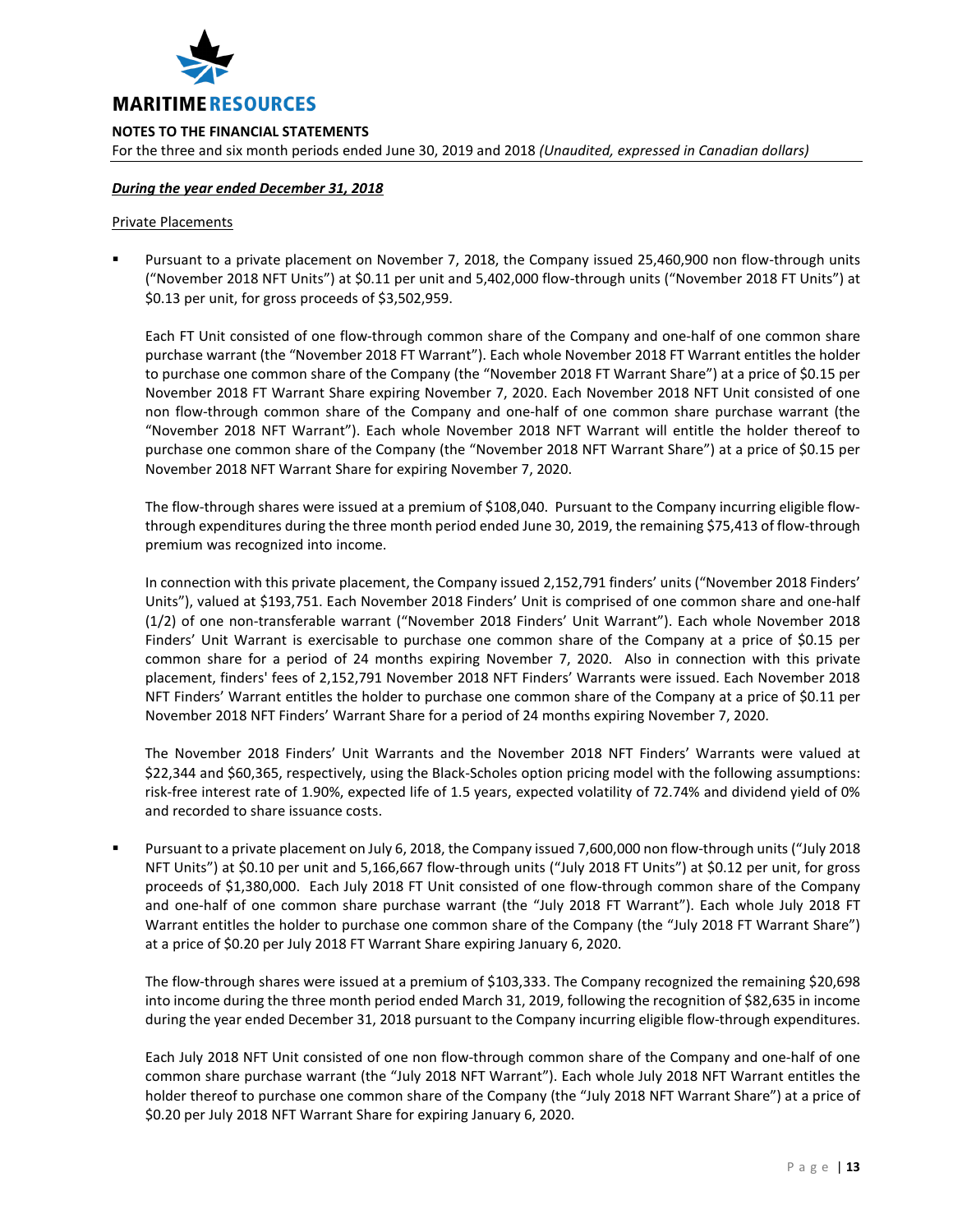

For the three and six month periods ended June 30, 2019 and 2018 *(Unaudited, expressed in Canadian dollars)*

In connection with this private placement, finders' fees of \$30,000 were paid and 480,000 July 2018 NFT Finders' Warrants were issued. Each July 2018 NFT Finders' Warrant entitles the holder to purchase one common share of the Company at a price of \$0.20 per share until January 6, 2020. The July 2018 NFT Finders' Warrants were valued at \$17,319 using the Black-Scholes option pricing model with the following assumptions: risk-free interest rate of 1.90%, expected life of 1.5 years, expected volatility of 98.47% and dividend yield of 0% and recorded to share issuance costs.

 On December 15, 2017, the Company announced a non-brokered private placement of up to \$2,000,000 through the issuance of a combination of non flow-through units ("December 2017 NFT Units") at \$0.10 per Unit and flowthrough units ("December 2017 FT Units") at a price of \$0.12 per December 2017 FT Unit. Each Unit consists of one common share and one-half of one common share purchase warrant ("December 2017 Warrant"). Each whole December 2017 Warrant entitles the holder to acquire one common share of the Company at a price of \$0.20 per common share for 18 months following the closing date of the private placement (the "December 2017 NFT Warrant Share").

The December 2017 private placement closed in 4 tranches and raised gross proceeds of \$608,000 in the first tranche during the year ended December 31, 2017 and \$1,134,754 in 3 tranches in each of the January, February and March months of 2018 as follows:

| <b>Closing Date</b>           | January 11    | <b>February 15</b> | March 21           | Total       |
|-------------------------------|---------------|--------------------|--------------------|-------------|
| <b>Gross Proceeds</b>         | \$326,920     | \$277,834          | \$530,000          | \$1,134,754 |
| <b>FT Shares Issued</b>       | 666,000       | 250,000            |                    | 916,000     |
| <b>NFT Shares Issued</b>      | 2,470,000     | 2,478,340          | 5,300,000          | 10,248,340  |
| <b>Warrants Issued</b>        | 1,568,000     | 1,364,170          | 2,650,000          | 5,582,170   |
| <b>Warrant Exercise Price</b> | \$0.20        | \$0.20             | \$0.20             |             |
| <b>Warrant Expiry Date</b>    | July 11, 2019 | August 15, 2019    | September 21, 2019 |             |
| <b>Finders' Fees</b>          |               |                    |                    |             |
| Cash                          |               | \$8,400            | \$15,000           | \$23,400    |
| <b>NFT Shares Issued</b>      | -             | 488.480            |                    | 488,480     |
| <b>Warrants Issued</b>        | -             | 824.886            | 350,000            | 1,174,886   |
| <b>Exercise Price</b>         | -             | \$0.20             | \$0.20             |             |
| <b>Expiry Date</b>            | ٠             | August 15, 2019    | September 21, 2019 |             |

The flow-through shares, issued in the January 11 and February 15 tranches, were issued at premiums of \$13,320 and \$5,000, respectively. \$15,006 of the premium was recognized into income during the period ended June 30, 2018 and was fully recognized into income during the year ended December 31, 2018.

As June 30, 2018, the Company recorded \$190,000 for subscription funds received in relation to a private placement that occurred subsequent to period end.

| <b>Flow-through premium liability</b>        |            |
|----------------------------------------------|------------|
| Balance - December 31, 2017                  | 63,982     |
| Flow-through premium liability additions     | 229,693    |
| Settlement of flow-through premium to income | (164, 937) |
| Balance - December 31, 2018                  | 128,738    |
| Flow-through premium liability additions     | 402.833    |
| Settlement of flow-through premium to income | (144, 545) |
| Balance - June 30, 2019                      | 387,026    |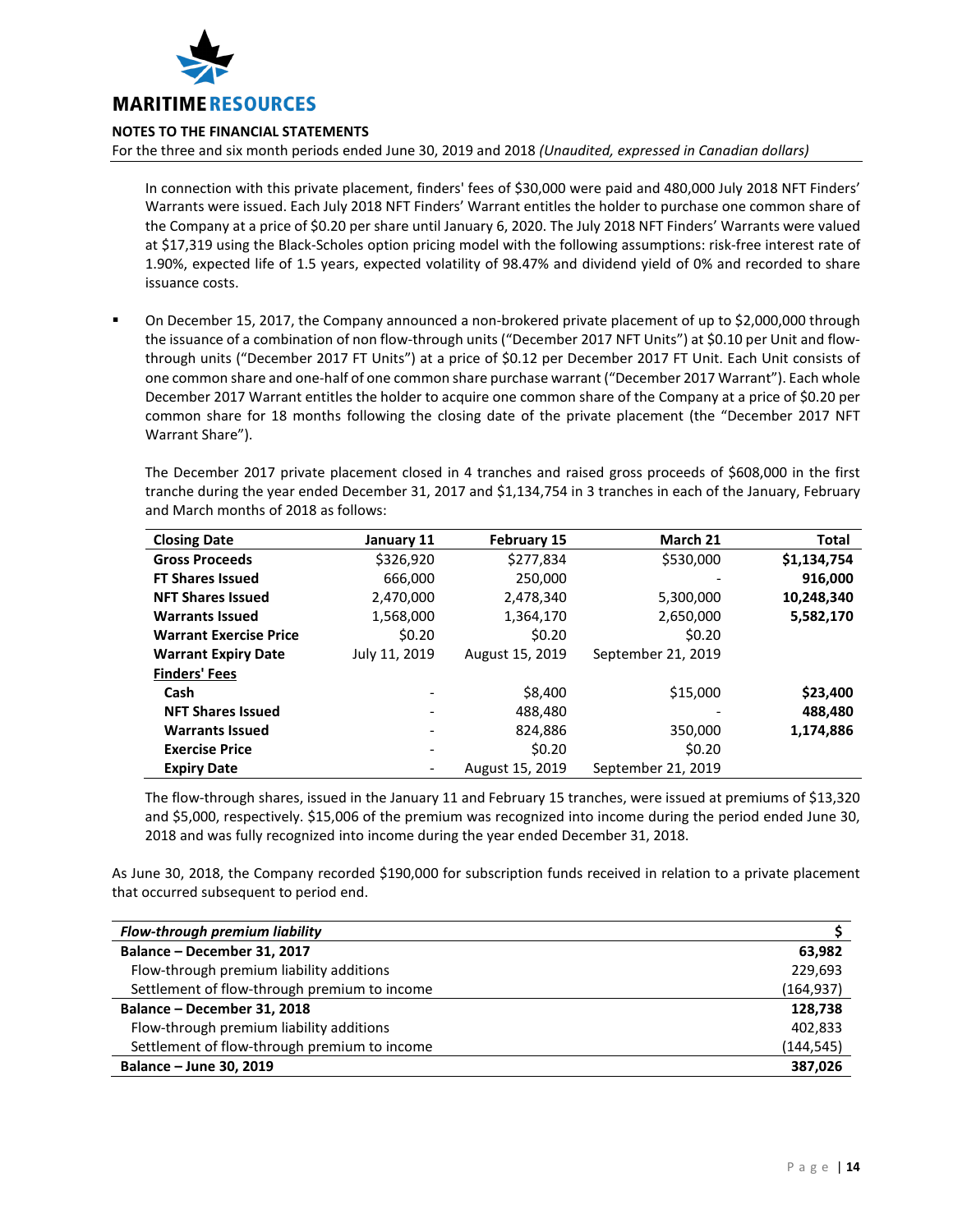

For the three and six month periods ended June 30, 2019 and 2018 *(Unaudited, expressed in Canadian dollars)*

# Treasury shares

On June 26, 2018, the Company received cash proceeds of \$120,000 for the sale of 1,500,000 treasury shares at \$0.08 with original cost of \$245,000, which resulted in a reversal of \$125,000 from treasury shares to deficit.

# Exploration and evaluation assets (Note 7)

- The Company issued 150,000 common shares valued at \$16,500 in connection with the Whisker Valley property.
- The Company issued 500,000 common shares valued at \$45,000 in connection with the Inomin property.
- The Company issued 250,000 common shares, valued at \$20,000, in connection with the El Strato property.
- The Company issued 15,000 common shares, valued at \$1,200, in connection with the Struggler Pond property.

### **Royalty units**

During fiscal 2016 the Company issued Royalty Units with a price of \$0.01 per Royalty Unit, and, subject to written consent of the Company, may be assigned or transferred in their entirety only. The proceeds of \$210,700 received in relation to the Royalty Units has been recorded as a Royalty Reserve within Equity.

Royalty Units will return 100% of the original investment made by the purchasers and is to be paid out of production from the Company's Green Bay project ("Project"). The likelihood of the Project going into production cannot be determined at this time. Total royalties payable from the Royalty Units ("Royalty Payment") are capped at \$3,440,500 being the price for which the Equity Units (comprised of common shares and common share warrants) and Royalty Units were purchased. Royalty Payments will be made annually beginning on the first anniversary of the date of commencement of commercial production for the Project. Royalty Payments will be funded solely from 10% of annual net cash flow from the Project, with net cash flow representing net production revenues realized from the Project after deduction of all Project operating and debt servicing costs. At the option of the Company, Royalty Payments will be paid either in cash or in gold.

### **Hostile takeover bid**

On April 13, 2018, Anaconda Mining Inc. ("Anaconda") made a formal unsolicited offer to the Company and its shareholders to acquire all of the issued and outstanding shares of the Company. The offer contemplated the exchange of one common share of the Company for consideration of 0.39 of a common share in Anaconda. The Company engaged legal counsel, financial advisors and strategic advisors to evaluate Anaconda's offer and incurred expenditures of \$515,335 as of June 30, 2018, relating to this offer. On July 12, 2018, Anaconda withdrew their offer.

# **Stock options**

The Company has a "rolling" stock option plan for its directors, officers, employees and consultants. The terms of the plan provide for options to be granted to a maximum of 10% of the issued and outstanding common shares of the Company at the time of grant of the stock options, subject to receipt of annual shareholder approval. The exercise price of each option shall not be less than the minimum price permitted by the policies of the TSX-V, and the options may be granted for a maximum term of ten years from the date of grant. The Company records the fair value of all options granted using the Black-Scholes model as share-based payment expense over the vesting period of the options. Vesting terms are determined by the Board of Directors.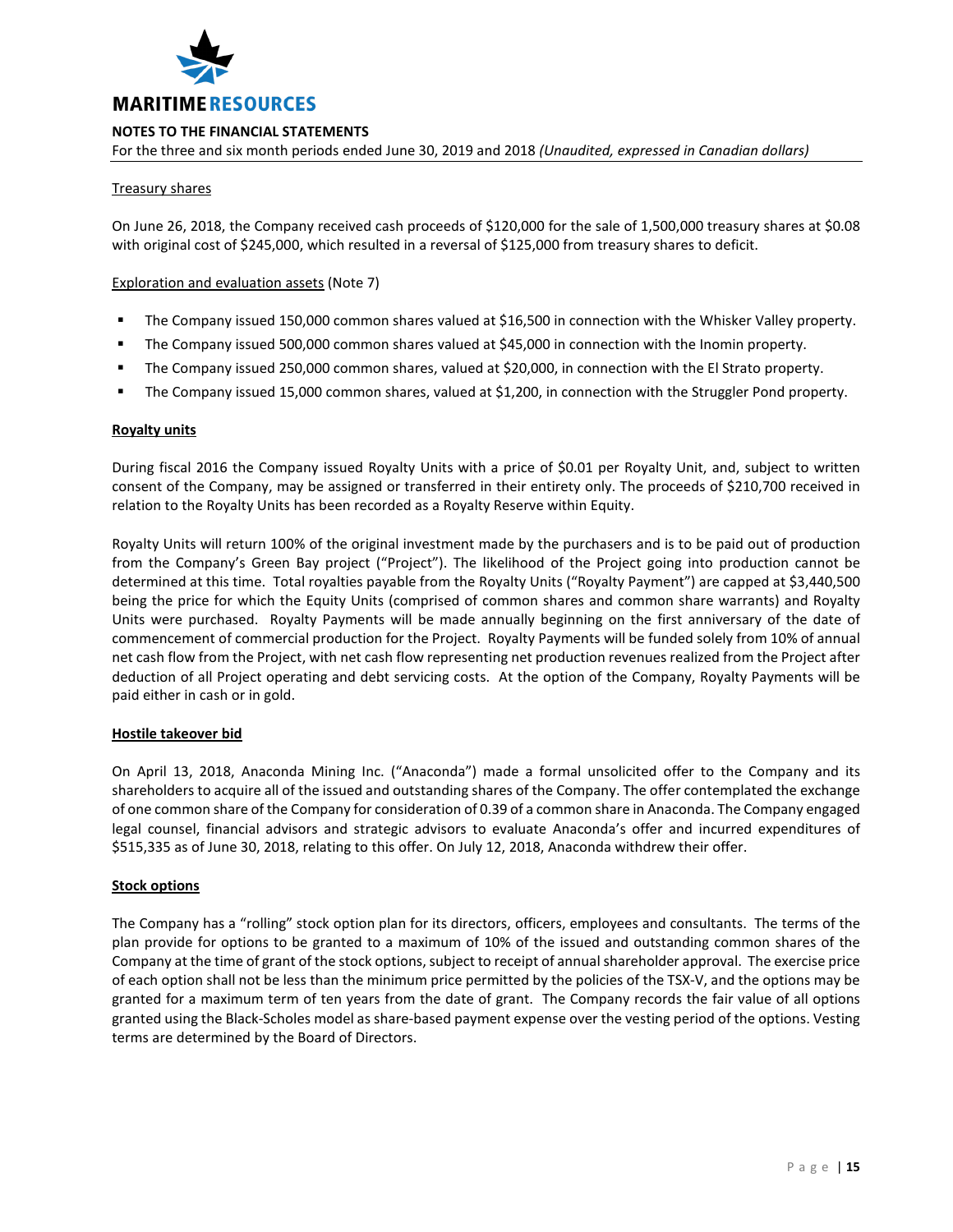

For the three and six month periods ended June 30, 2019 and 2018 *(Unaudited, expressed in Canadian dollars)*

A summary of the Company's stock options as at and during the six month period ended June 30, 2019 and year ended December 31, 2018 follows:

|                                     | June 30, 2019      |                 | December 31, 2018 |          |
|-------------------------------------|--------------------|-----------------|-------------------|----------|
|                                     |                    | Weighted        |                   | Weighted |
|                                     |                    | Average         |                   | Average  |
|                                     | <b>Options</b>     | <b>Exercise</b> | Options           | Exercise |
|                                     | <b>Outstanding</b> | <b>Price</b>    | Outstanding       | Price    |
|                                     | #                  |                 | #                 |          |
| <b>Balance, beginning of period</b> | 12,485,000         | 0.15            | 8,205,000         | 0.17     |
| Granted                             | 4,850,000          | 0.10            | 4,805,000         | 0.11     |
| Expired/cancelled                   | (395,000)          | 0.28            | (525,000)         | 0.19     |
| <b>Balance, end of period</b>       | 16,940,000         | 0.13            | 12,485,000        | 0.15     |

During the six month period ended June 30, 2019, the Company granted 4,850,000 stock options to directors, officers, consultants and employees of the Company, of which 4,650,000 vest immediately and 50,000 will vest every three months, for one year, beginning three months from the date of grant, totaling 200,000. The fair value of the stock options granted as determined by the Black-Scholes pricing model was \$332,743 or \$0.07 per option. Share based payments recognized during the six months ended June 30, 2019 of \$320,488 (2018 – \$nil). 395,000 stock-options expired during the six month period ended June 30, 2019 resulting in a reversal of \$97,571 from reserves to deficit. The total fair value of unvested options that will be recognized in the statement of loss in future periods amounts to \$12,255 at June 30, 2019 (December 31, 2018 – \$nil).

During the year ended December 31, 2018, the Company granted 4,805,000 stock options to consultants, officers and employees of the Company and vested immediately. The fair value of the stock options granted as determined by the Black-Scholes pricing model was \$309,664 or \$0.06 per option and was recorded as share based payment in the statement of loss and comprehensive loss. 525,000 stock-options expired during the year ended December 31, 2018 resulting in a reversal of \$81,556 from reserves to deficit.

The Company has estimated the forfeiture rate to be nil%. Expected volatility was determined based on the historical movements in the closing price of the Company's shares for a length of time to the expected life of each option. The weighted-average assumptions used for the Black-Scholes valuation of stock options granted during the six month period ended June 30, 2019 were risk-free interest rate of 1.33%; expected life of options of 5 and annualized volatility of 106.96% and during the year ended December 31, 2018 were risk-free interest rate of 2.00%; expected life of options of 5 and annualized volatility of 90.02%.

As at June 30, 2019, the Company had outstanding stock options, enabling the holders to acquire further common shares as follows:

| <b>Options</b>     | <b>Options</b>     | <b>Exercise</b> | <b>Weighted Average</b> |               |
|--------------------|--------------------|-----------------|-------------------------|---------------|
| <b>Outstanding</b> | <b>Exercisable</b> | Price           | <b>Contractual Life</b> | <b>Expiry</b> |
| #                  | #                  | \$              | years                   |               |
| 100,000            | 100,000            | 0.15            | 0.29                    | 15-Oct-19     |
| 1,685,000          | 1,685,000          | 0.15            | 1.38                    | 13-Nov-20     |
| 2,300,000          | 2,300,000          | 0.25            | 2.08                    | 29-Jul-21     |
| 200,000            | 200,000            | 0.15            | 2.82                    | 26-Apr-22     |
| 500,000            | 500,000            | 0.10            | 3.43                    | 04-Dec-22     |
| 2,500,000          | 2,500,000          | 0.10            | 3.46                    | 15-Dec-22     |
| 4,805,000          | 4,805,000          | 0.11            | 4.44                    | $6$ -Dec-23   |
| 4,850,000          | 4,650,000          | 0.10            | 4.97                    | 18-Jun-24     |
| 16,940,000         | 16,740,000         | 0.13            | 3.74                    |               |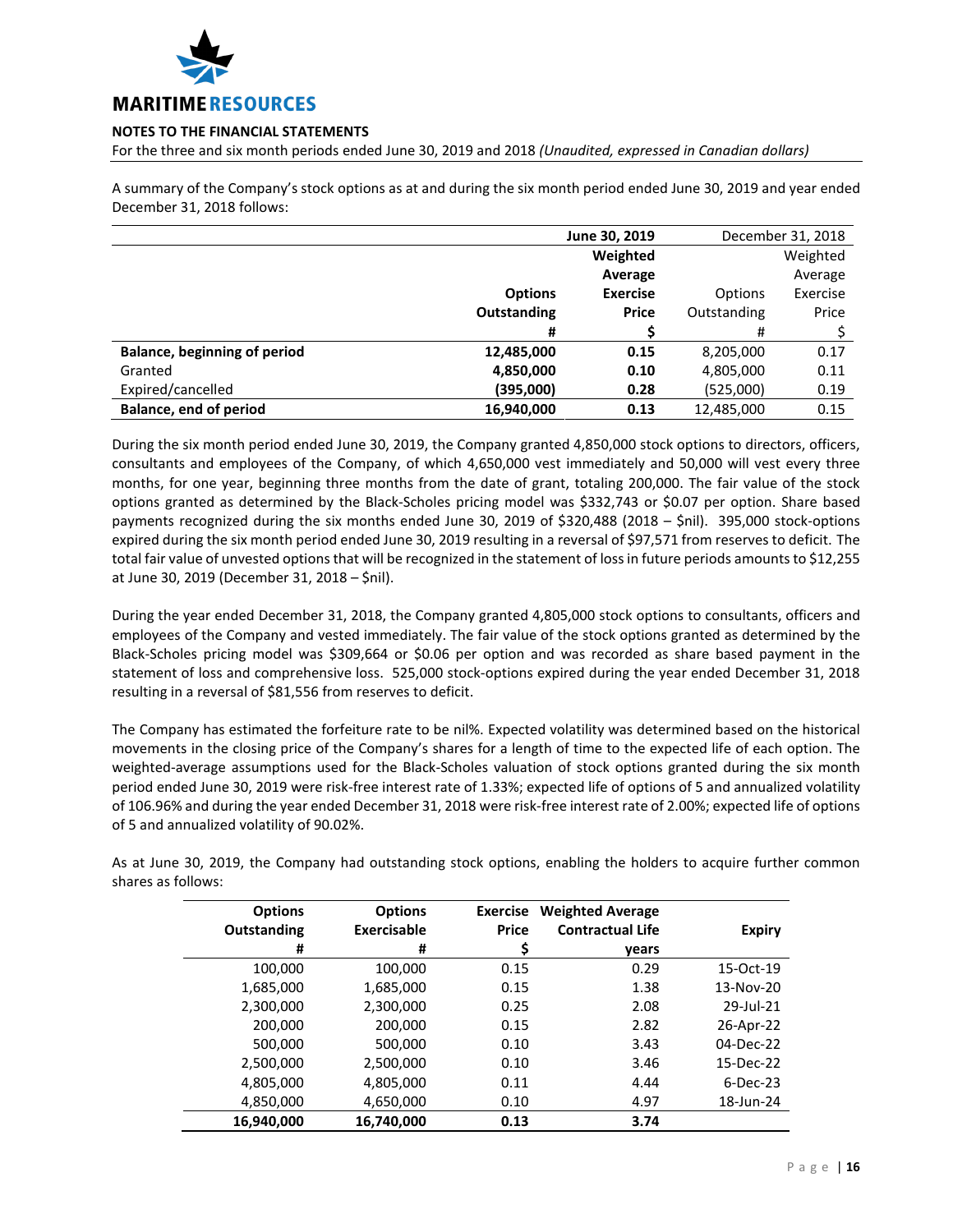

For the three and six month periods ended June 30, 2019 and 2018 *(Unaudited, expressed in Canadian dollars)*

# **Warrants**

As at June 30, 2019, the Company had outstanding share purchase warrants, enabling the holders to acquire further shares as follows:

| <b>Number of Warrants</b> | <b>Exercise Price</b> | <b>Expiry Date</b> |
|---------------------------|-----------------------|--------------------|
| 1,568,000                 | \$0.20                | July 11, 2019      |
| 9,440,698                 | \$0.20                | July 19, 2019      |
| 2,189,056                 | \$0.20                | August 15, 2019    |
| 3,000,000                 | \$0.20                | September 21, 2019 |
| 6,863,333                 | \$0.20                | January 6, 2020    |
| 16,507,845                | \$0.15                | November 7, 2020   |
| 2,152,791                 | \$0.11                | November 7, 2020   |
| 32,311,627                | \$0.15                | April 12-24, 2021  |
| 74,033,350                |                       |                    |

### Share purchase warrant transactions were as follows:

|                                     | June 30, 2019   |                 |               | December 31, 2018 |  |
|-------------------------------------|-----------------|-----------------|---------------|-------------------|--|
|                                     |                 | Weighted        |               | Weighted          |  |
|                                     |                 | Average         |               | Average           |  |
|                                     | <b>Warrants</b> | <b>Exercise</b> | Warrants      | Exercise          |  |
|                                     | Outstanding     | <b>Price</b>    | Outstanding   | Price             |  |
|                                     | #               |                 | #             |                   |  |
| <b>Balance, beginning of period</b> | 53,192,432      | 0.18            | 23,078,073    | 0.20              |  |
| Granted                             | 32,311,627      | 0.15            | 32,281,025    | 0.17              |  |
| Expired/cancelled                   | (11, 470, 709)  | 0.20            | (2, 166, 666) | 0.15              |  |
| <b>Balance, end of period</b>       | 74,033,350      | 0.16            | 53,192,432    | 0.18              |  |

During the six month period ended June 30, 2019, 11,470,709 warrants expired unexercised, including the reversal of 1,199,458 finder warrants resulting in the reversal of \$97,571 to share capital. During the year ended December 31, 2018, the Company in connection with the private placements, issued warrants allowing for the purchase of up to, in the aggregate, 32,281,025 common shares, including warrants to finders allowing for the purchase of up to, in the aggregate, 4,726,572 common shares, which finders' warrants were valued at \$132,341.

Subsequent to the six month period ended June 30, 2019, 13,197,754 warrants expired unexercised.

### **12. RELATED PARTY TRANSACTIONS**

### (a) Services

Effective February 1, 2019, the Company entered into a sublease for office space in Toronto, with a corporation that is related as they have directors, as well as the Chief Financial Officer and Corporate Secretary in common. The related corporation also charged Maritime for reimbursement of direct third party purchases of certain office administration services.

Effective July 1, 2014, the Company entered into arrangement with an administration and exploration services contractor ("AESC") in which a director is a shareholder, pursuant to which it receives office, administrative and exploration services. The AESC ceased to be a related party of the Company effective February 1, 2019.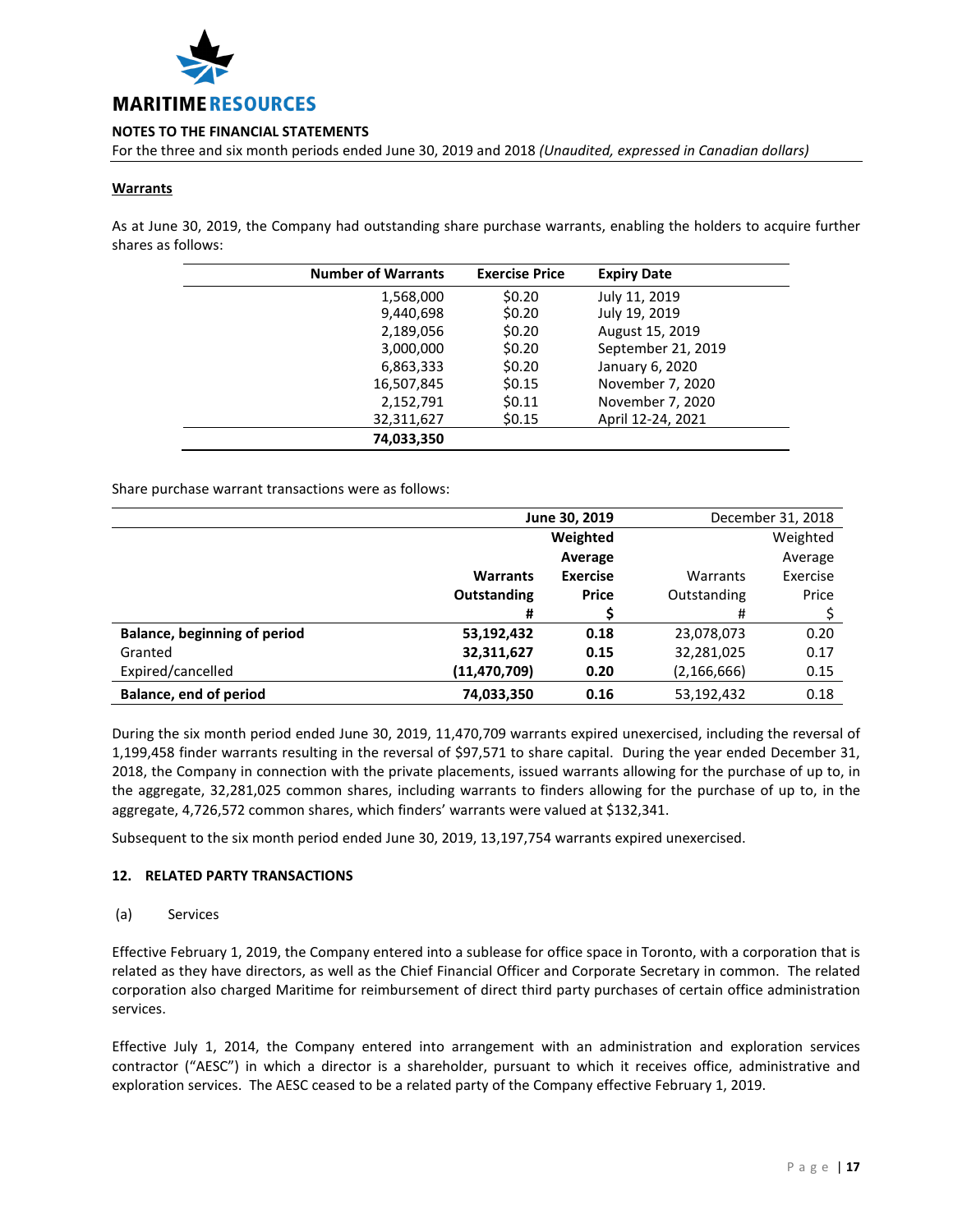

For the three and six month periods ended June 30, 2019 and 2018 *(Unaudited, expressed in Canadian dollars)*

|                              | Three month  | Three month  | Six month    | Six month    |
|------------------------------|--------------|--------------|--------------|--------------|
|                              | period ended | period ended | period ended | period ended |
|                              | June 30      | June 30      | June 30      | June 30      |
|                              | 2019         | 2018         | 2019         | 2018         |
|                              |              |              |              |              |
| Rent                         | 13,050       |              | 21,750       |              |
| Office administration        | 1,182        |              | 1,970        |              |
| Rent - AESC                  |              | 24,860       |              | 49,719       |
| Office administration - AESC |              | 4,809        |              | 9,869        |
|                              | 14,232       | 29,669       | 23,720       | 59,588       |

For the three and six month periods ended June 30 the Company was charged the following:

# (b) Compensation of key management personnel

Key management personnel consist of the directors and executive officers of the Company. Compensation to key management personnel for services rendered were as follows for the three and six months ended June 30:

|                                      | Three month  | Three month  | Six month    | Six month    |
|--------------------------------------|--------------|--------------|--------------|--------------|
|                                      | period ended | period ended | period ended | period ended |
|                                      | June 30      | June 30      | June 30      | June 30      |
|                                      | 2019         | 2018         | 2019         | 2018         |
|                                      |              |              |              |              |
| <b>Salaries</b>                      | 90,110       |              | 177,110      |              |
| Consulting                           |              | 87,000       | 24,000       | 174,000      |
| Contract wages (1)                   |              | 19,500       | 6,500        | 39,000       |
| Directors' fees                      | 17,500       | 4,500        | 35,000       | 9,000        |
| Geological consulting <sup>(2)</sup> | 19,600       | 73,101       | 47,800       | 146,202      |
| Share based payments                 | 230,233      |              | 230,233      |              |
| Severances                           | 884,497      |              | 884,497      |              |
|                                      | 1,241,940    | 184,101      | 1,405,140    | 368,202      |

 $(1)$  Included in Administration in the Statement of Loss and Comprehensive Loss

 $(2)$  Included in Exploration and Evaluation Assets in the Statement of Financial Position

At June 30, 2019, the Company included in accounts payable and accrued liabilities \$17,500 of directors' fees payable to the members of board of directors of the Company for services provided during the three month period ended June 30, 2019.

At June 30, 2018, the Company had advance \$5,000 to the former CEO and director of the Company and owed \$14,583 to the former COO and director of the Company, \$5,872 to a former director of the Company and \$5,250 to a director of the Company and \$3,572 to a director of the Company, in respect of expenses incurred on behalf of the Company and included in accounts payable and accrued liabilities.

During the three months ended March 31, 2019, the Company announced that it had made management changes. Pursuant to the management changes, the Company paid severances totalling \$884,497 to the former Chief Executive Officer (\$391,496), Chief Financial Officer (\$117,000), Chief Operating Officer (\$328,001) and Corporate Secretary (\$48,000) of the Company.

Subsequent to June 30, 2019, the Company paid Mr. Bernard Kahlert, P.Geo., who served as Vice President of Exploration for the Company, a sum of \$108,000 upon his retirement.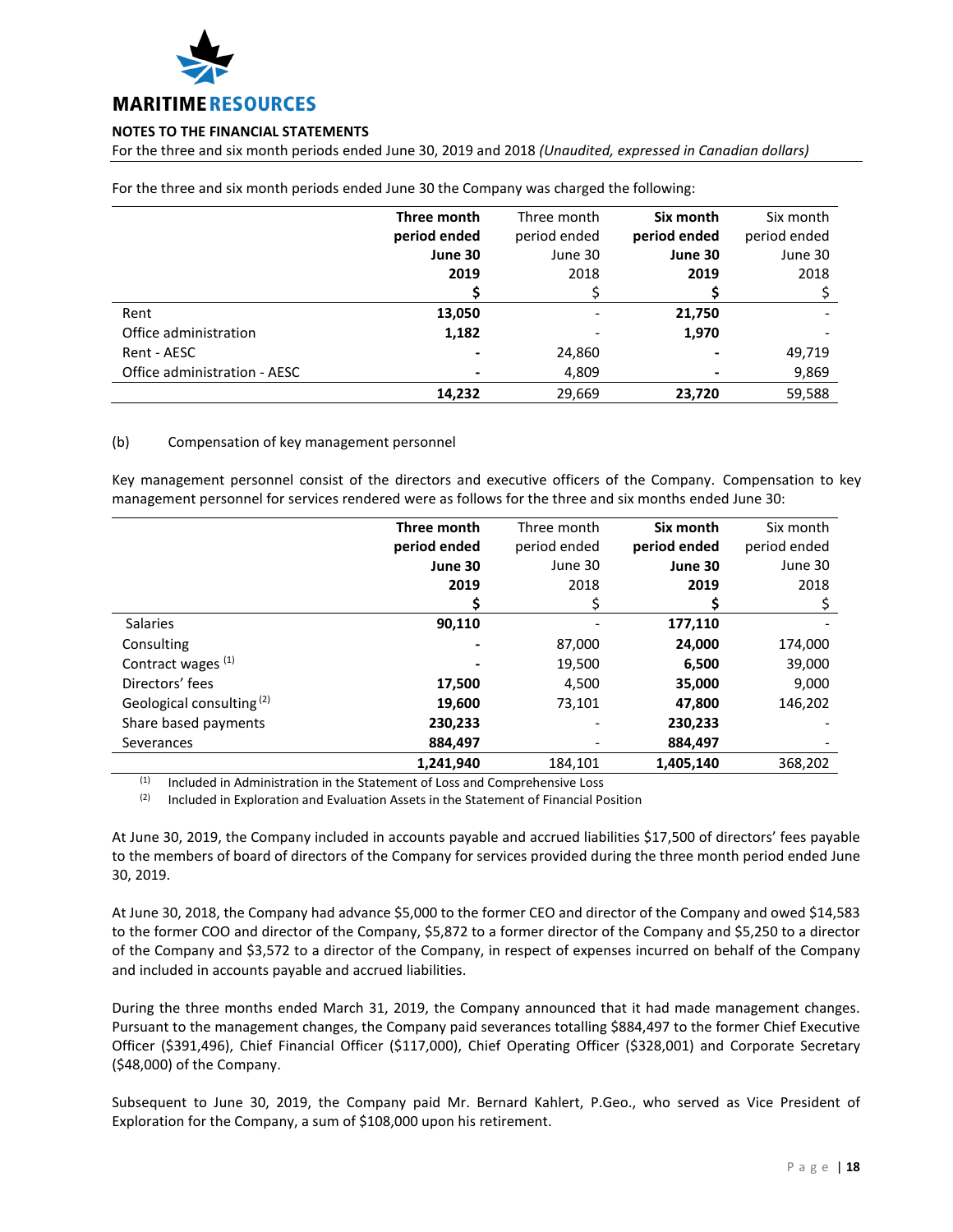

For the three and six month periods ended June 30, 2019 and 2018 *(Unaudited, expressed in Canadian dollars)*

# **13. FINANCIAL INSTRUMENTS AND RISK MANAGEMENT**

Financial instruments measured at fair value are classified into one of three levels in the fair value hierarchy according to the relative reliability of the inputs used to estimate the fair values. Fair value is the price that would be received to sell an asset or paid to transfer a liability in an orderly transaction between market participants at the measurement date. The fair value hierarchy establishes three levels to classify the inputs to valuation techniques used to measure fair value. Level 1 inputs are quoted prices (unadjusted) in active markets for identical assets or liabilities. Level 2 inputs are quoted prices in markets that are not active, quoted prices for similar assets or liabilities in active markets, inputs other than quoted prices that are observable for the asset or liability (for example, interest rate and yield curves observable at commonly quoted intervals, forward pricing curves used to value currency and commodity contracts and volatility measurements used to value option contracts), or inputs that are derived principally from or corroborated by observable market data or other means. Level 3 inputs are unobservable (supported by little or no market activity). The fair value hierarchy gives the highest priority to Level 1 inputs and the lowest priority to Level 3 inputs.

The Company's financial instruments consist of cash, receivables, and accounts payable and accrued liabilities. Cash is measured at fair value based on Level 1 of the fair value hierarchy. The fair values of receivables and accounts payable and accrued liabilities approximate their book carrying values because of the short-term nature of these instruments.

(a) Credit risk

Credit risk is the risk that a counter party to a financial instrument will fail to discharge its contractual obligations. The Company is exposed to credit risk with respect to its cash and receivables. The maximum exposure to loss arising from receivables is equal to their carrying amounts. The Company manages credit risk with respect to its cash by maintaining demand deposits with a major Canadian financial institution; however, this exposes the Company's cash to concentration of credit risk as all amounts are held at a single institution.

(b) Liquidity risk

Liquidity risk is the risk that the Company will encounter difficulty in satisfying financial obligations as they become due. The Company manages its liquidity risk by forecasting cash flows from operations and anticipated investing and financing activities.

(c) Market risk

Market risk is the risk that the fair value or future cash flows of a financial instrument will fluctuate due to changes in market prices. Market risk comprises three types of risk: interest rate risk, foreign currency risk and other price risk.

(d) Interest rate risk

Interest rate risk consists of two components:

- i) To the extent that payments made or received on the Company's monetary assets and liabilities are affected by changes in the prevailing market interest rates, the Company is exposed to interest rate cash flow risk; and
- ii) To the extent that changes in prevailing market rates differ from the interest rate in the Company's monetary assets and liabilities, the Company is exposed to interest rate price risk.

The Company is not exposed to significant interest rate risk due to the short-term maturity of its monetary assets and liabilities.

(e) Foreign currency risk

Foreign currency risk is the risk that the fair value or future cash flows of a financial instrument will fluctuate due to changes in foreign exchange rates. The Company is not exposed to foreign currency risk as its monetary assets and